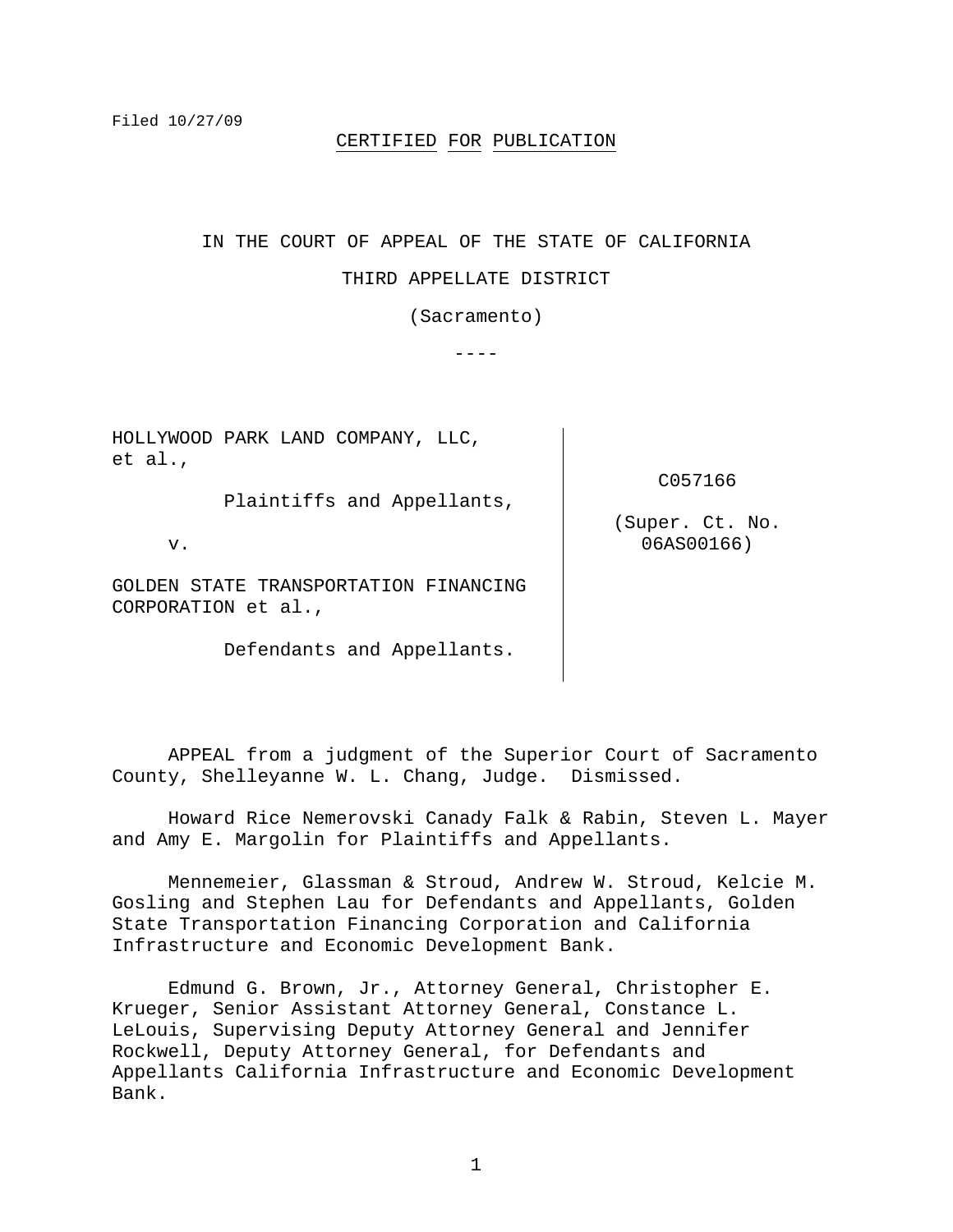Amended Indian gaming compacts approved by the Governor authorize an increase in the number of permissible slot machines on Indian tribal land, in exchange for a substantial payment to the State of California (the State), and authorize the sale of bonds (compact bonds) to provide an income stream to the State in return for the State's promise to limit who may engage in certain types of gaming within the Indian tribes' core geographic market.

Defendants, California Infrastructure and Economic Development Bank (I-Bank) and Golden State Transportation Financing Corporation (Golden State), then initiated the sale of such bonds. However, plaintiffs, Hollywood Park Land Company, LLC, Terrence Fancher, MEC Land Holdings (California), Inc., Santa Anita Companies, Inc., Los Alamitos Race Course, and Bay Meadows Main Track Investors, LLC filed a reverse validation action, raising three constitutional challenges to the compact bonds.

 The trial court entered judgment in favor of defendants. Plaintiffs appeal, and defendants cross-appeal.

 We shall dismiss the appeal and cross-appeal. As we will explain, Government Code section 63048.8, subdivision (e) states "the exclusive means to obtain review" of such a judgment "shall be by petition to the Supreme Court for writ of review." Although the statutory dictate for direct review to the Supreme Court is unconstitutional because it abridges the jurisdiction conferred on the Courts of Appeal by article VI, section 11, subdivision (a) of our state Constitution (*California Commerce Casino, Inc. v. Schwarzenegger* (2007) 146 Cal.App.4th 1406, 1417-1418), the statute can and must be reformed to provide that a petition for writ review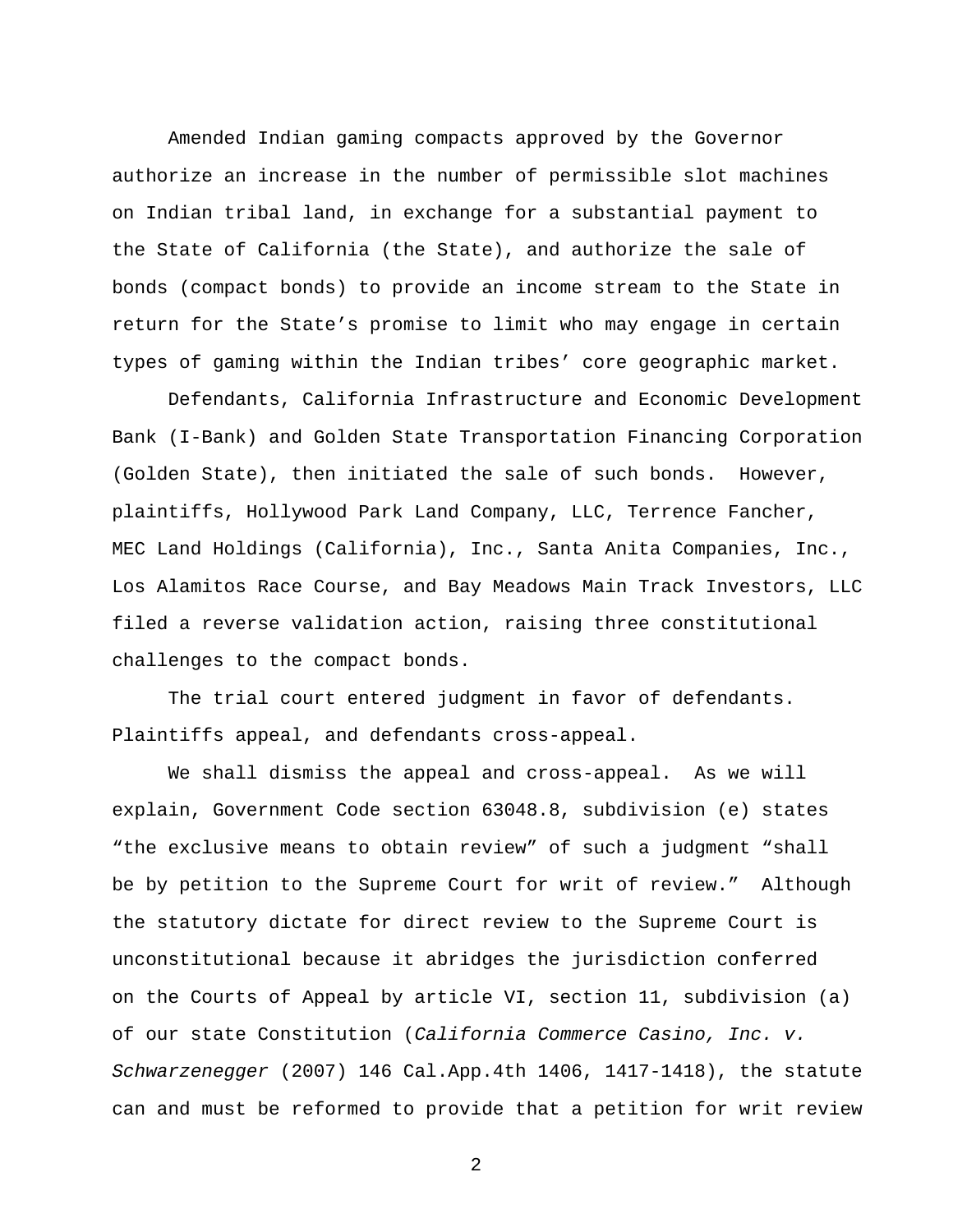in a Court of Appeal is the exclusive means to initiate appellate review of a trial court judgment in a reverse validation action concerning contracts and the issuance of bonds authorized by the amended Indian gaming compacts. Thus, we lack jurisdiction to address the issues raised in the purported appeal and cross-appeal.

 We decline plaintiffs' request to treat the appeal as a petition for writ of review. Plaintiffs already obtained such review by filing a petition for writ of review in the California Supreme Court, which transferred it to this court. Our order summarily denying the petition was a determination on the merits that the reverse validation action was untimely.

FACTUAL AND PROCEDURAL BACKGROUND

A

 In 1988, Congress enacted the Indian Gaming Regulatory Act (IGRA), which provides a statutory basis for the operation of gaming by Indian tribes as a means of promoting tribal economic development, self-sufficiency, and strong tribal governments. (25 U.S.C. § 2701.) Under IGRA, gaming is separated into three categories. Each category is subject to a different mode of regulation. (25 U.S.C. § 2703, subds. (6)-(8).)

 This appeal concerns class III gaming, which includes forms of gambling such as slot machines and blackjack. (25 U.S.C. § 2703, subd. (8).) To operate class III gaming, a tribe must enter into a compact with the state in which the tribal land is located. The compact must set forth the terms governing the conduct of the tribe's gaming activities, and the compact is subject to federal approval. (25 U.S.C. § 2710, subd. (d).)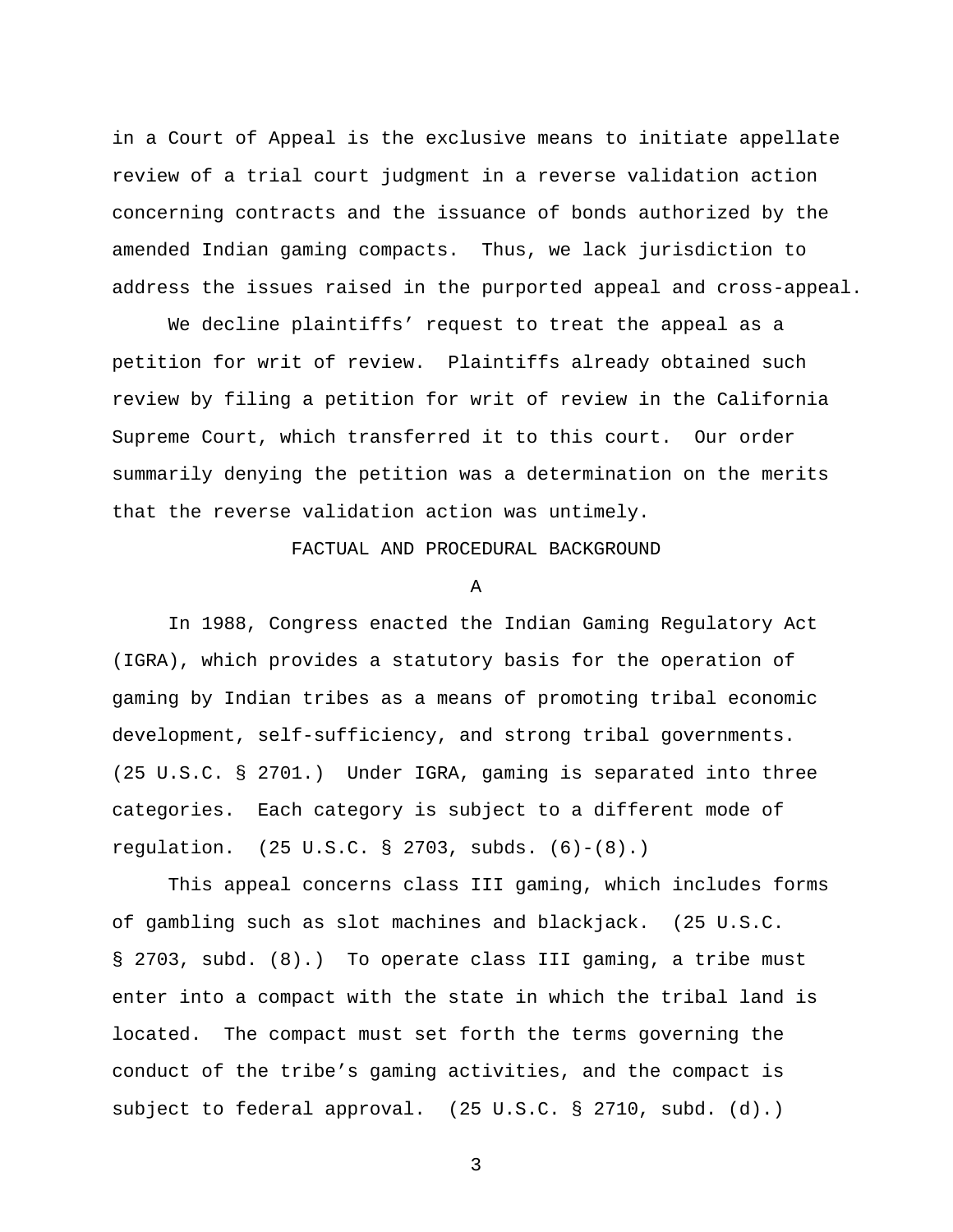In 1999, Governor Davis executed class III gaming compacts with 57 Indian tribes, allowing the operation of a maximum of 2,000 slot machines on tribal land. (Gov. Code, § 12012.25.) In March 2000, the voters approved Proposition 1A, which in effect ratified the compacts by amending the California Constitution to permit the operation of slot machines and certain card games pursuant to state-tribal compacts. (Cal. Const., art. IV, § 19, subd.  $(f)$ .)

 On June 21, 2004, Governor Schwarzenegger and five of the tribes agreed to amend their compacts to allow the tribes, upon the payment of substantial fee increases, to operate more than 2,000 slot machines. The five tribes are the Pala Band of Mission Indians, the Pauma Band of Luiseno Mission Indians, the Rumsey Band of Wintun Indians, the United Auburn Indian Community, and the Viejas Band of Kumeyaay Indians (collectively, the five tribes). (Gov. Code, § 12012.25.) Under section 4.4.3(a) of the amended compacts, the five tribes are required to pay the State, among other payments, \$100 million per year for 18 years. As security for an 18-year revenue stream in the form of bonds that can be issued to investors, the State intended to assign to a third party the State's right to receive some or all of such payments (the compact assets).

 Section 3.2(a) of the amended compacts provides that if the compact bonds are issued, then the State will not authorize slot machines or banking or percentage card games within the tribes' core geographic market, except to another tribe with a valid class III gaming compact. The amended compacts also provide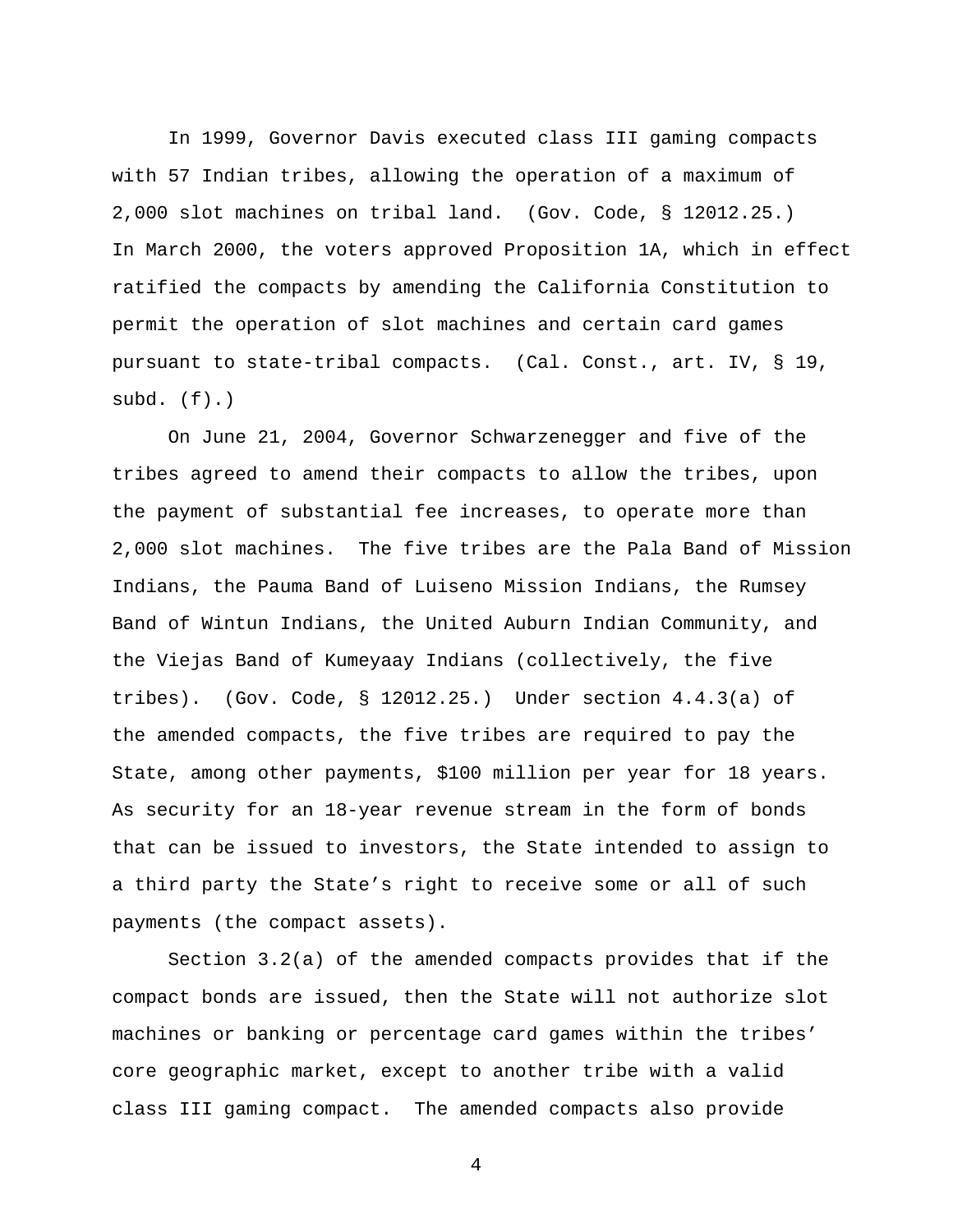that the five tribes can seek injunctive relief to enjoin the authorization of such gaming, so as to protect the marketability of the bonds and to provide the stability in gaming operations needed to ensure the tribes' annual payments. The tribes shall have the right to cease payments until the entity stops the prohibited gaming activities or reaches an agreement with the tribes to share revenue.

 The Legislature ratified the amended compacts, including the provision authorizing the issuance of the compact bonds in accordance with the terms specified in the amended compacts. (Gov. Code, §§ 12012.40; 63048.65, 63048.8; Stats. 2004, ch. 91 (Assem. Bill No. 687), § 3, eff. July 1, 2004 (hereafter AB 687); further section references are to the Government Code unless otherwise specified.)

 AB 687 authorized a bank (defendant I-Bank), as an agent for the State, to sell specific portions of the compact assets- i.e., money required to be paid to the State--to a "special purpose trust" incorporated as a public benefit, not-for-profit organization. (§ 63048.65, subds. (a)&(b).) The special purpose trust (defendant Golden State) is authorized to issue the compact bonds and "enter into agreements with any public or private entity and pledge the compact assets that it purchased as collateral and security for its bonds." (§ 63048.65, subd. (b).) AB 687 also directs that the net proceeds from the sale of the compact assets be deposited in specified amounts into the Traffic Congestion Relief Fund and the Transportation Deferred Investment Fund in the State Treasury, which proceeds shall be applied as a credit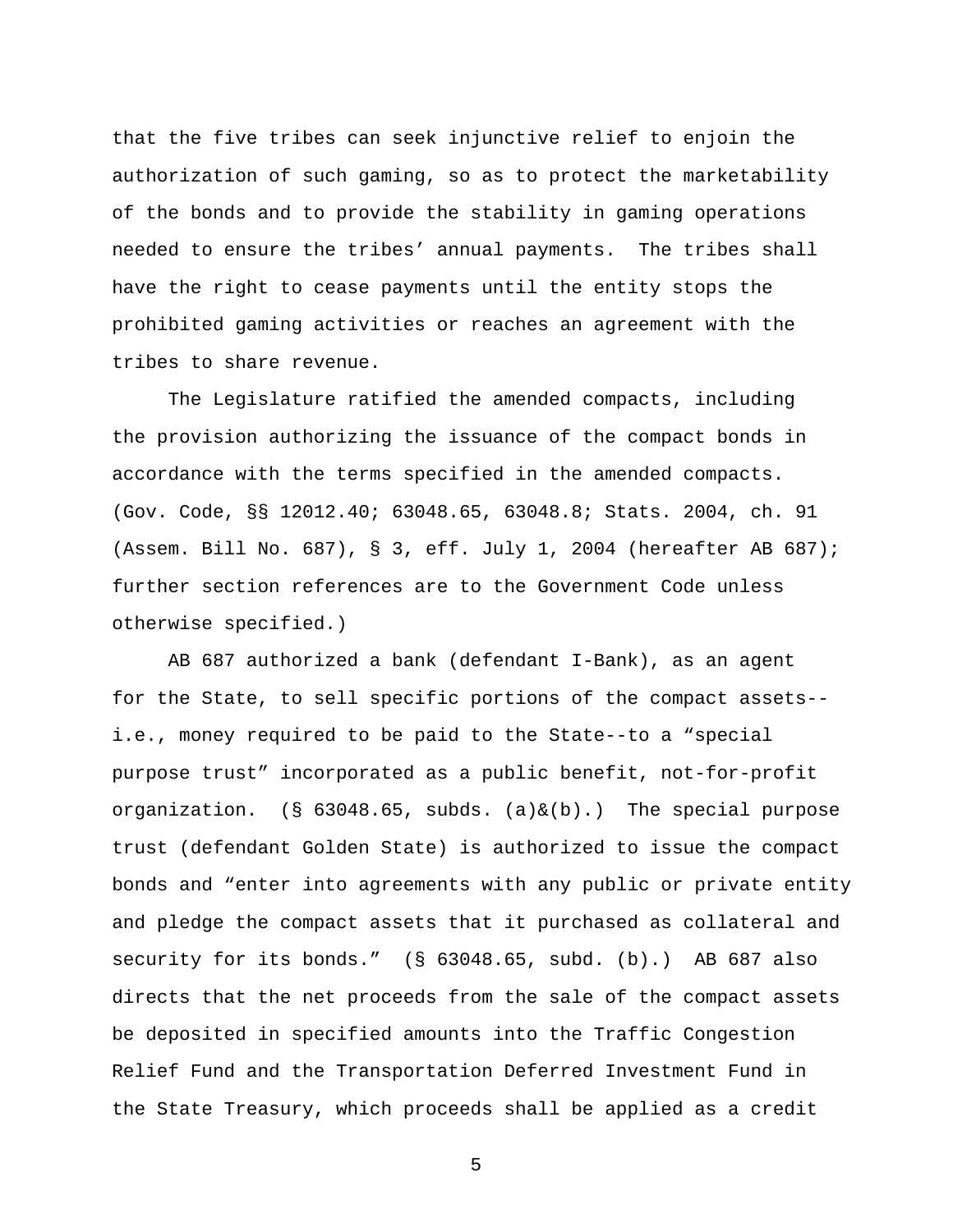to transfers from the General Fund that the Controller would otherwise be required to make to these traffic and transportation funds. (§ 63048.65, subd. (c)(1).)

 Multiple lawsuits ensued after the Legislature's ratification of the amended compacts.

 On September 15, 2004, Glendon B. Craig and several of the plaintiffs in this action (including Bay Meadows Main Track Investors, LLC, MEC Land Holdings (California), Inc., Santa Anita Companies, Inc., and Los Alamitos Race Course) filed, in the Alameda County Superior Court, a lawsuit against Governor Schwarzenegger, the Director of the Department of Finance, I-Bank, and Golden State (*Craig* or the *Craig* action). The following May, the *Craig* plaintiffs dismissed their action without prejudice, pursuant to a tolling agreement they reached with the defendants in that action. Under the agreement, the plaintiffs could file a new action asserting some or all of the claims made in *Craig*, which new action would be deemed filed on September 15, 2004, for statute of limitations purposes.

 In May 2005, California Commerce Casino, Inc. and Michael Sana (collectively, California Commerce Casino) filed, in the Los Angeles County Superior Court, a lawsuit against Governor Schwarzenegger, the Director of the Department of Finance, I-Bank, and Golden State, challenging the statutes that ratified the amended compacts. The trial court sustained the defendants' demurrer on the ground that the action was time-barred. The plaintiffs then filed an appeal (*California Commerce Casino, Inc. v. Schwarzenegger, supra,* 146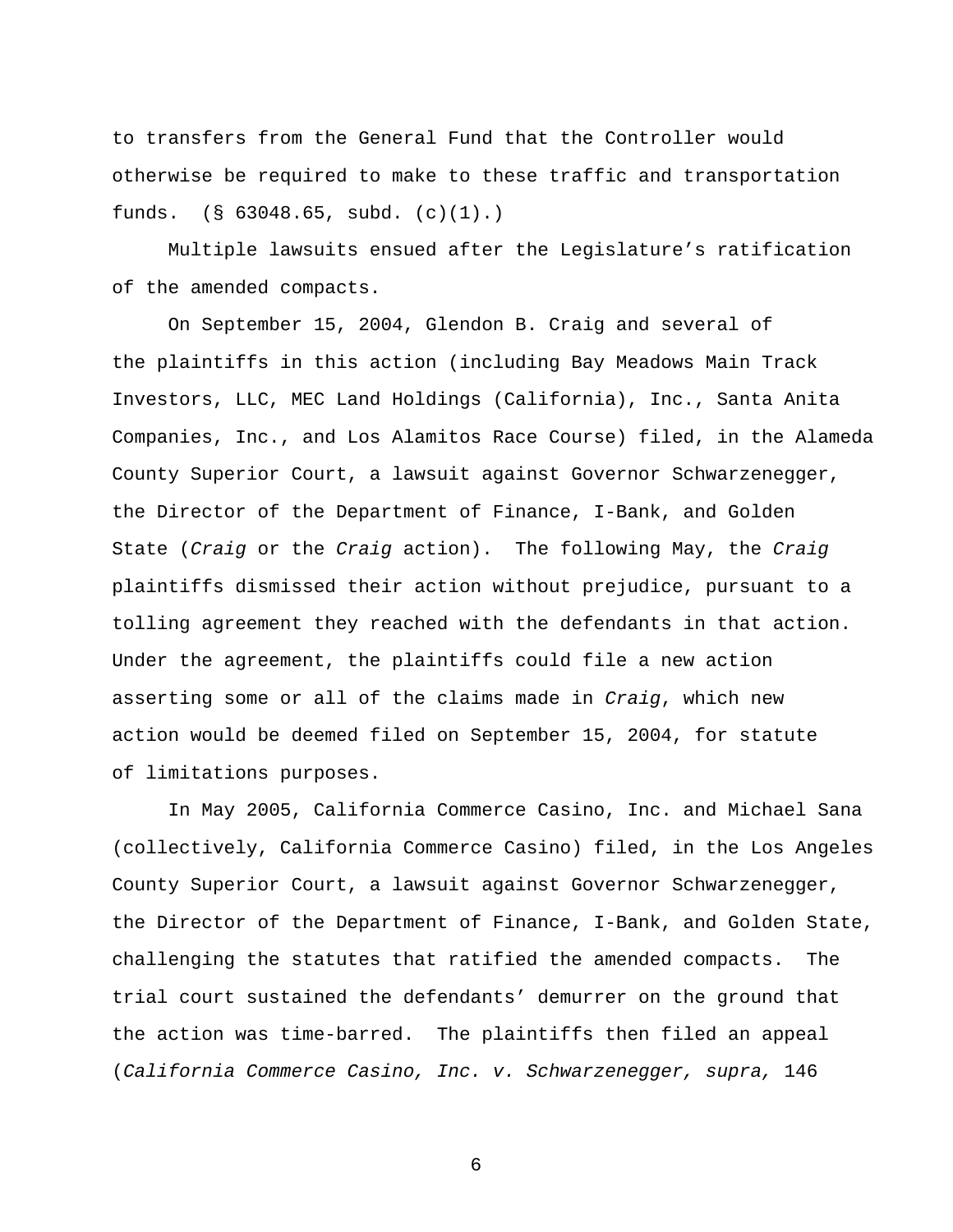Cal.App.4th 1406 (hereafter *Commerce Casino*)), the outcome of which we will discuss later in this opinion.

 On November 15, 2005, in accordance with the authority of AB 687, Golden State adopted a resolution authorizing the sale, issuance, and delivery of the compact bonds. Golden State's resolution authorized its corporate director to execute and deliver various documents (the compact bond contracts), including a sale agreement between I-Bank and Golden State, and a "Master Indenture of Trust." The sale agreement and the Master Indenture of Trust provide that pursuant to the statutes enacted in accordance with AB 687, the State pledges to the holder of the bonds that the State will not authorize anyone other than an Indian tribe with a federally authorized compact to engage in specific gaming activities within the defined core geographic market of an Indian tribe that is a party to an amended compact ratified by the Legislature.

B

 On January 13, 2006, plaintiffs initiated the present reverse validation action. California Commerce Casino and the Gabrielino-Tongva Tribe submitted written responses as interested parties. (Code Civ. Proc., § 863.)

Thereafter, plaintiffs filed their first amended complaint with three causes of action against defendants.

The first cause of action challenges the compact bonds and compact bond contracts on the ground they unconstitutionally surrender the State's police power to regulate gaming because they contain promises that will not permit non-Indians to operate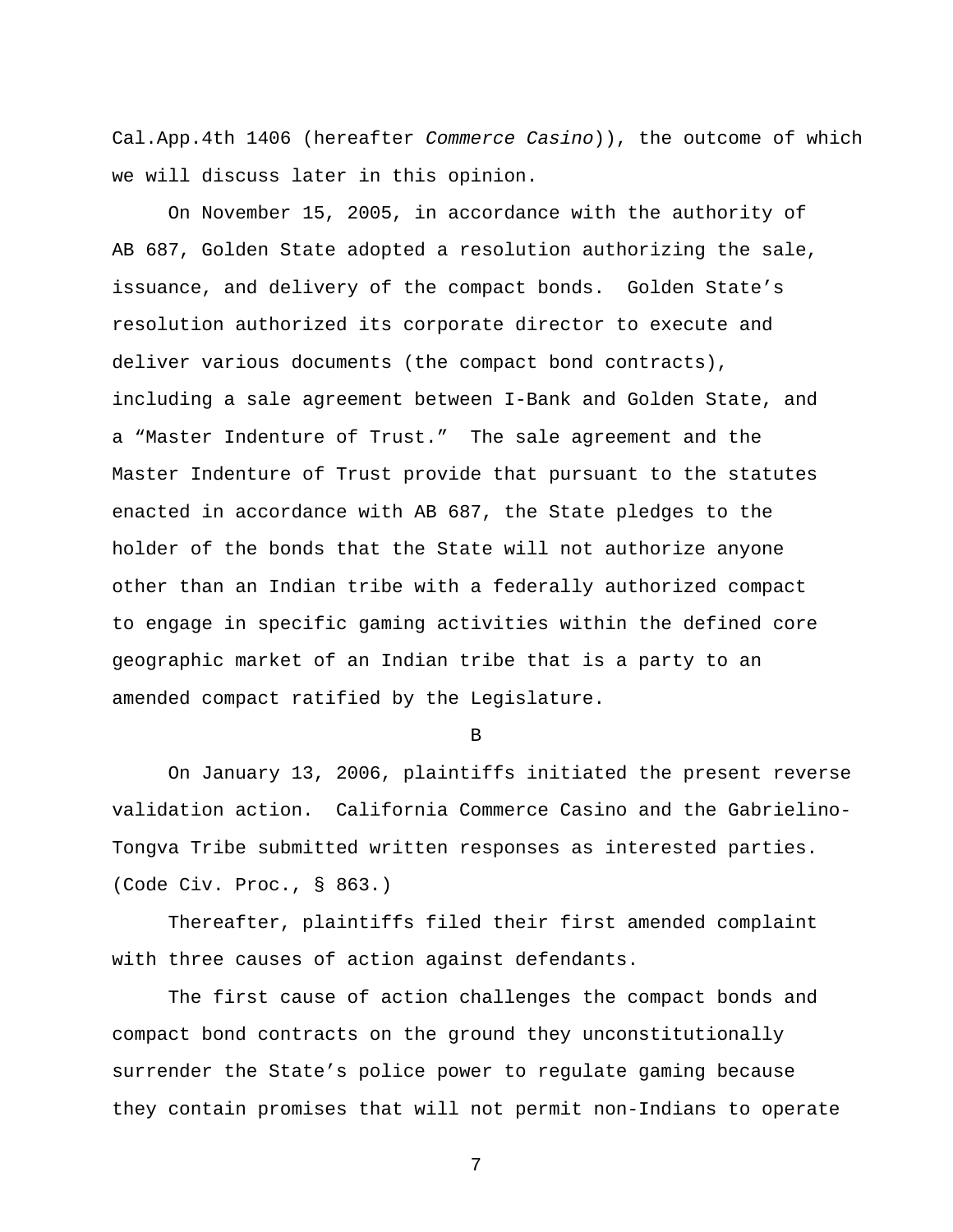casinos within the core geographic markets of the five tribes while the compact bonds are outstanding; the net effect of these unconstitutional conditions being to restrict the voters' ability to amend the Constitution to permit class III gaming at plaintiffs' racetracks.

The second cause of action contends the compact bonds and compact bond contracts are unconstitutional because the statute that led to their authorization was passed as an urgency statute in violation of article IV, section 8(d) of the California Constitution, which precludes the use of an urgency statute to grant a special privilege or franchise.

The third cause of action alleges the disposition of the compact bond proceeds required by AB 687 violates article XVI, section  $1.3(c)(2)$  of the California Constitution, which was added by Proposition 58. According to plaintiffs, the bond proceeds will impermissibly be used to fund year-end budget deficits and the debt obligations created by the bonds will be met with moneys derived solely from a designated source of revenue.

C

The procedures applicable to validation actions are set forth in Code of Civil Procedure sections 860 through 870 (the validating statutes). Code of Civil Procedure section 860 states: "A public agency may upon the existence of any matter which under any other law is authorized to be determined pursuant to this chapter, and for 60 days thereafter, bring an action . . . to determine the validity of such matter. . . ."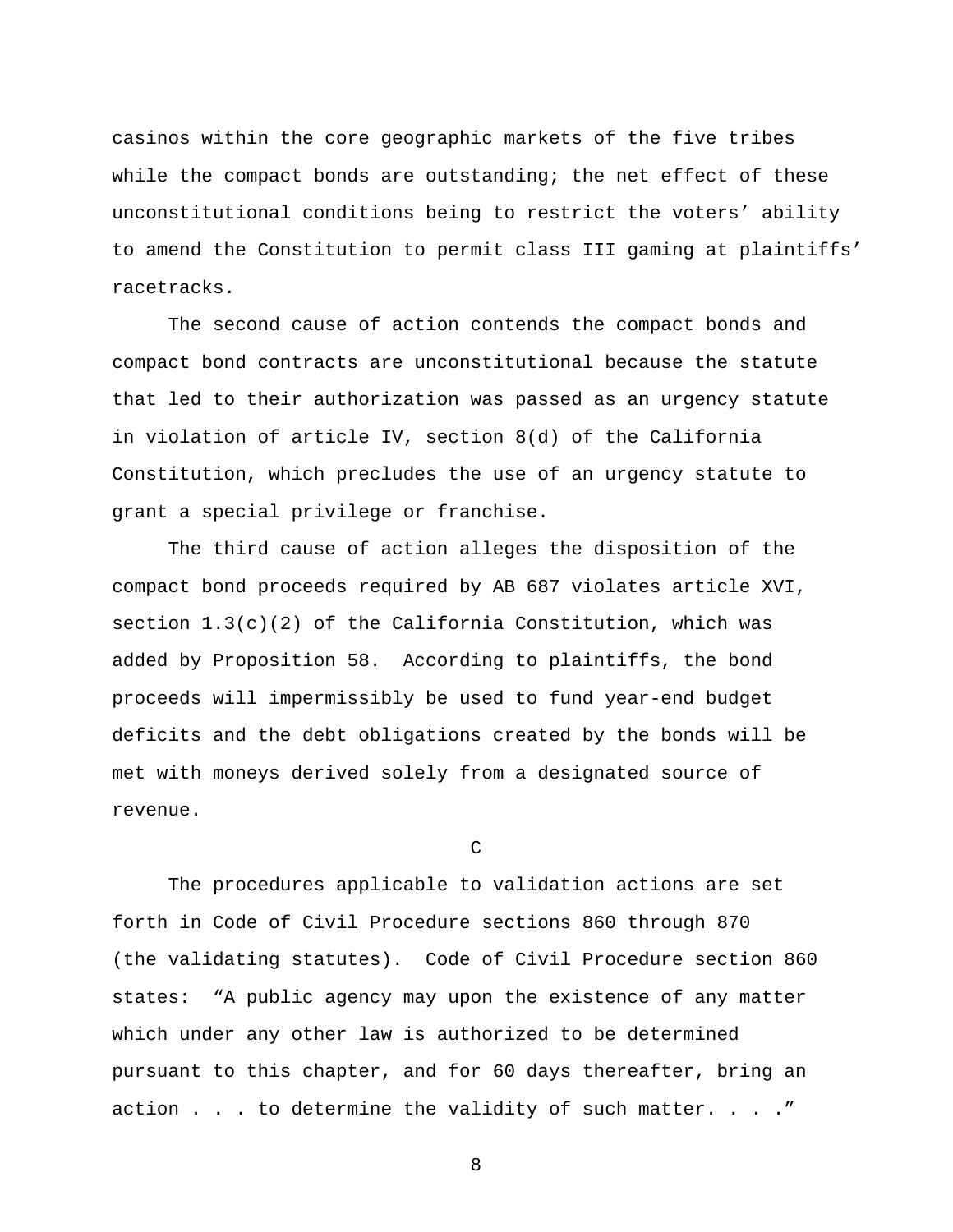The statute does not specify the matters to which the validation procedure applies; rather, it states that the procedure applies only if it is authorized by another statute. For example, section 63048.8, subdivision (d), which pertains to actions challenging the tribal compact bond "securitization" process, states: "The special purpose trust and the bank shall be treated as public agencies for purposes of Chapter 9 (commencing with Section 860) of Title 10 of Part 2 of the Code of Civil Procedure, and any action or proceeding challenging the validity of any matter authorized by this article shall be brought in accordance with, and within the time specified in, that chapter." And section 17700, subdivision (a) provides: "(a) The state or any state board, department, agency, or authority, including, but not limited to, the State Public Works Board, may bring an action to determine the validity of its bonds, warrants, contracts, obligations, or evidences of indebtedness pursuant to Chapter 9 (commencing with Section 860) of Title 10 of Part 2 of the Code of Civil Procedure."

Code of Civil Procedure section 864 states: "For purposes of this chapter, bonds, warrants, contracts, obligations, and evidences of indebtedness shall be deemed to be in existence upon their authorization. Bonds and warrants shall be deemed authorized as of the date of adoption by the governing body of the public agency of a resolution or ordinance authorizing their issuance, and contracts shall be deemed authorized as of the date of adoption by the governing body of the public agency of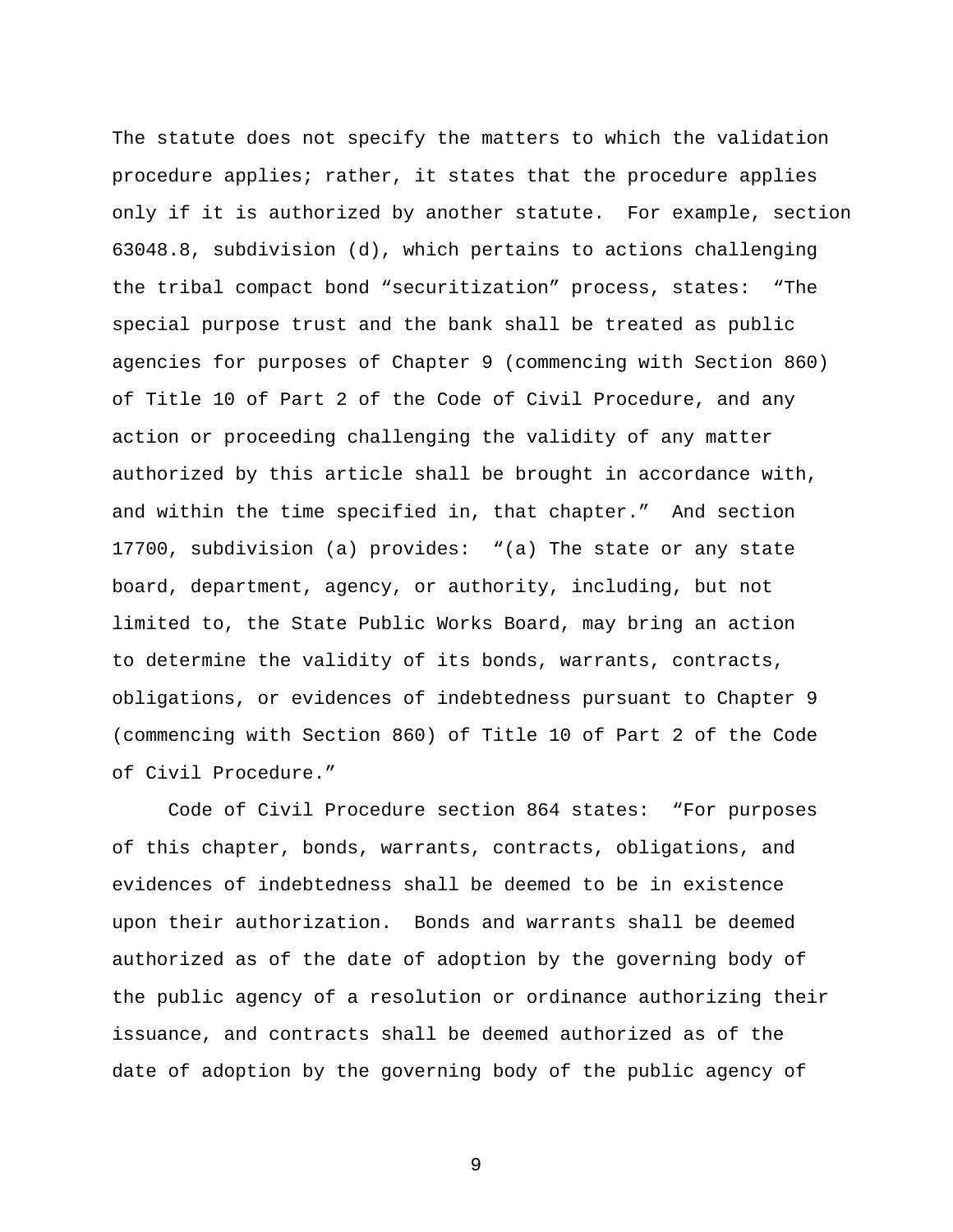a resolution or ordinance approving the contract and authorizing its execution."

The validating statutes "'contain a 60-day statute of limitations to further the important policy of speedy determination of the public agency's action.' [Citations.] 'The validating statutes should be construed so as to uphold their purpose, i.e., "the acting agency's need to settle promptly all questions about the validity of its action."' [Citation.] [¶] If the public agency does not bring a validation action, 'any interested person may bring an action within the time and in the court specified by Section 860 to determine the validity of such matter.' ([Code of Civ. Proc.,] § 863.) A validation action by an interested person is called a '"reverse validation action."' [Citation.] 'Under the statutory scheme, "an agency may indirectly but effectively 'validate' its action by doing nothing to validate it; unless an 'interested person' brings an action of his own under section 863 within the 60-day period, the agency's action will become immune from attack whether it is legally valid or not."' [Citations.] '[A]s to matters which have been or which could have been adjudicated in a validation action, such matters . . . must be raised within the statutory limitations period in section 860 et seq. or they are waived.' [Citation.]" (*McLeod v. Vista Unified School Dist*. (2008) 158 Cal.App.4th 1156, 1166, italics omitted.)

 $\mathbb D$ 

 Defendants demurred to plaintiffs' first amended complaint on the ground that the entire action was time-barred because it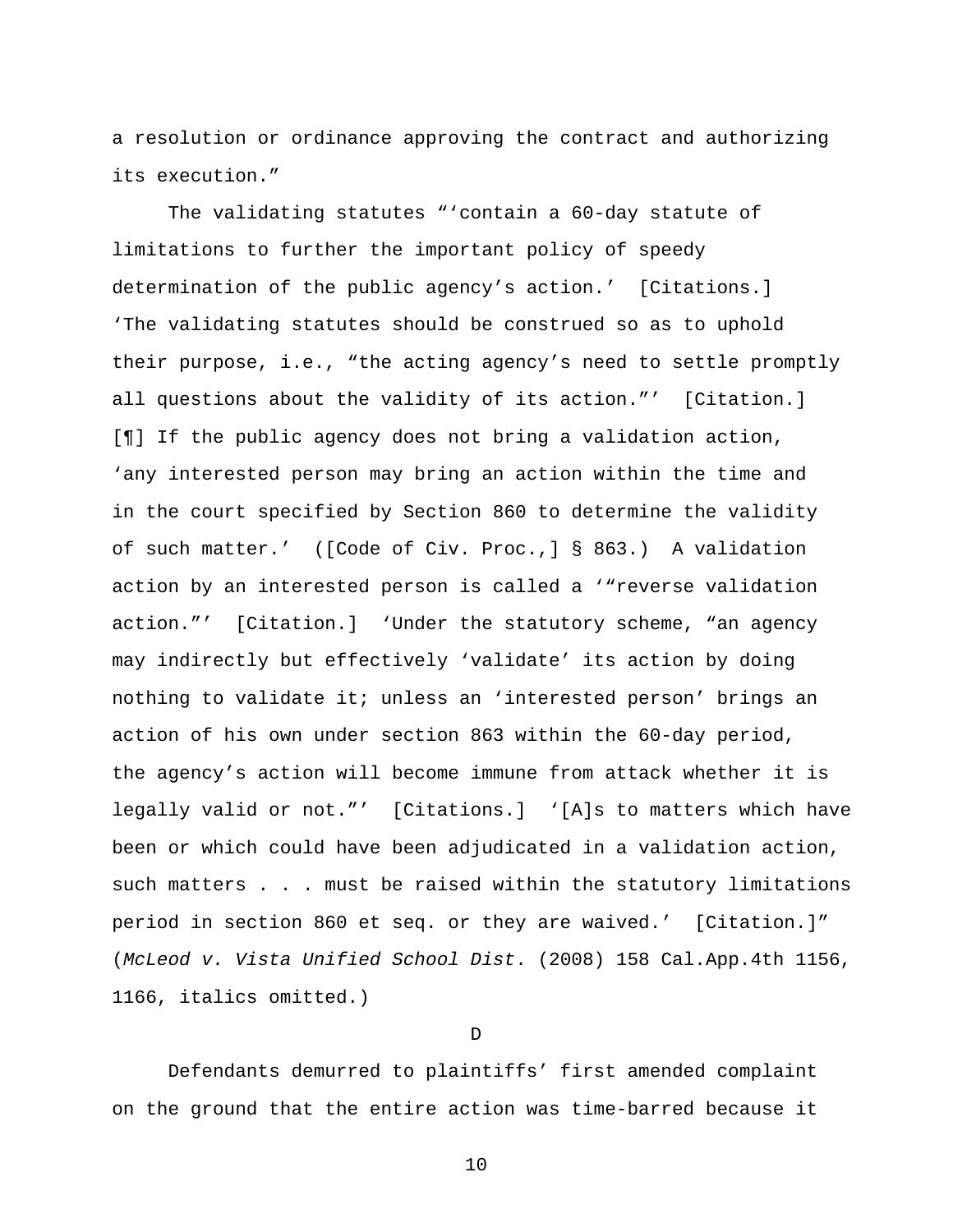was not filed within 60 days of the ratification of the amended compacts, which authorized the bonds in question. (§§ 17700, subd. (a), 63048.8, subd. (e); Code Civ. Proc., §§ 860, 864.) Defendants also demurred to the second cause of action on the ground that plaintiffs' challenge to the enactment of AB 687 as urgency legislation was moot; even if a valid emergency did not exist, the only effect would be to delay the effective date of the statute from July 1, 2004, to January 1, 2005, which was prior to the actions taken by Golden State and I-Bank to issue and sell the compact bonds.

 The trial court ruled that plaintiffs' three causes of action were not time-barred because (1) the pertinent date for measuring the statute of limitations was November 15, 2005, the date Golden State and I-Bank adopted resolutions authorizing the sale, execution, and delivery of the bonds, and (2) plaintiffs' reverse validation action was timely because it was filed within 60 days of that date, on January 13, 2006. However, the court granted defendants' demurrer to the second cause of action, which was based on mootness.

 In October 2006, defendants served a motion for summary judgment or summary adjudication of issues with respect to the remaining causes of action. They argued that the State had not contracted away its police power as alleged in the first cause of action, and that the third cause of action failed because the bonds authorized by AB 687 did not violate the constitutional prohibition against incurring indebtedness to finance "year-end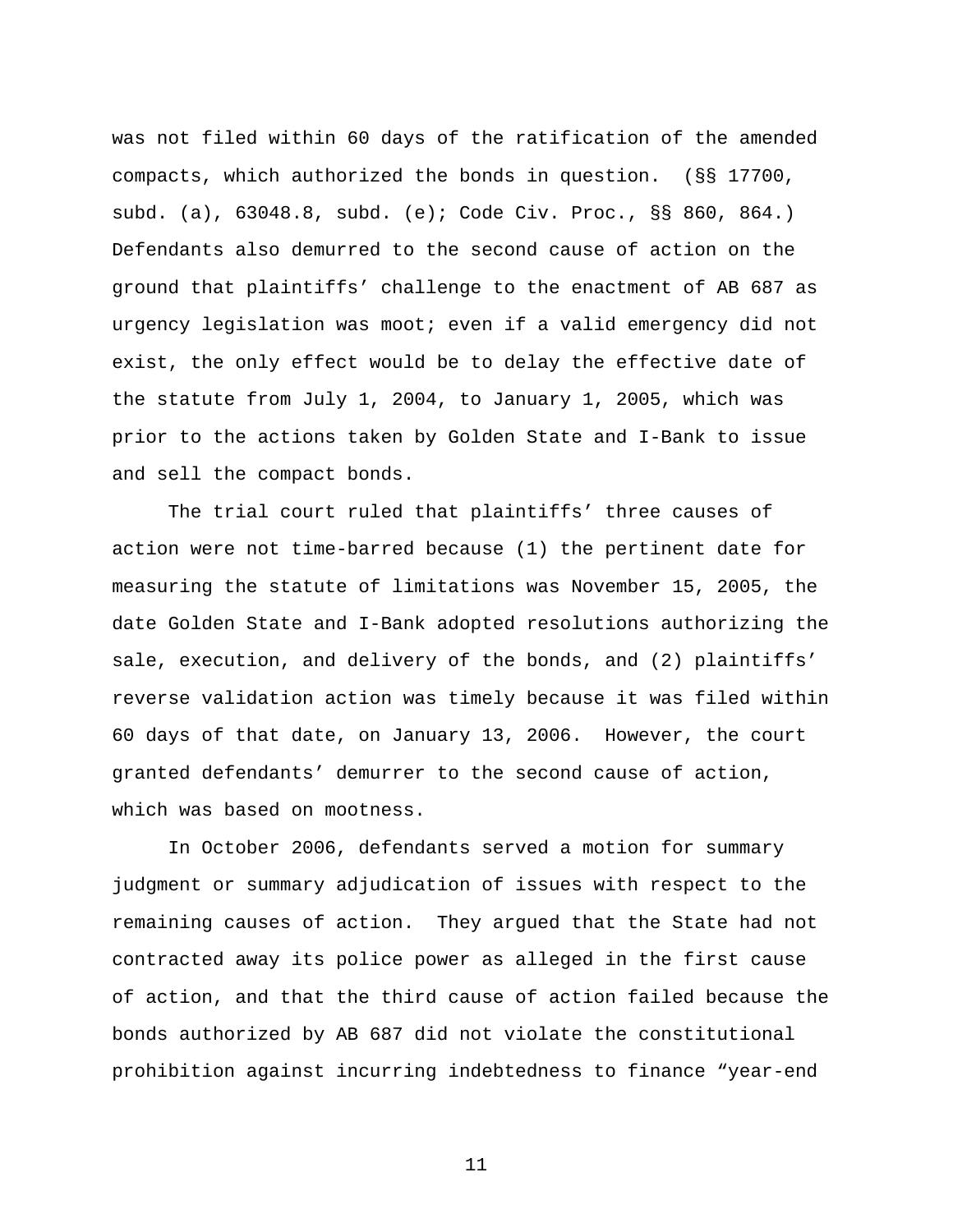budget deficits" (Cal. Const., art. XVI, § 1.3(c)(2)) and plaintiffs failed to join the five tribes as parties.

 The trial court granted the motion for summary adjudication as to the third cause of action, but denied the motion as to the first cause of action concerning the State's police power.

E

 Thereafter, in *Commerce Casino, supra*, 146 Cal.App.4th 1406, the Court of Appeal upheld the Los Angeles County Superior Court's ruling that the action challenging the constitutionality of AB 687 was time-barred because it was not filed within 60 days of the Legislature's ratification of the amended compacts. (*Id*. at p. 1410.)

 Before reaching the merits of the action, the Court of Appeal addressed whether it had subject matter jurisdiction in light of section 63048.8, subdivision (e), which states in pertinent part: "Notwithstanding any other provision of law, the exclusive means to obtain review of a superior court judgment entered in an action brought pursuant to Chapter 9 (commencing with Section 860) of Title 10 of Part 2 of the Code of Civil Procedure to determine the validity of any bonds to be issued, any other contracts to be entered into, or any other matters authorized by this article shall be by petition to the Supreme Court for writ of review. Any such petition shall be filed within 15 days following the notice of entry of the superior court judgment, and no extension of that period shall be allowed." (*Id*. at p. 1417.)

*Commerce Casino* concluded that the provision for direct review by the California Supreme Court was "patently unconstitutional"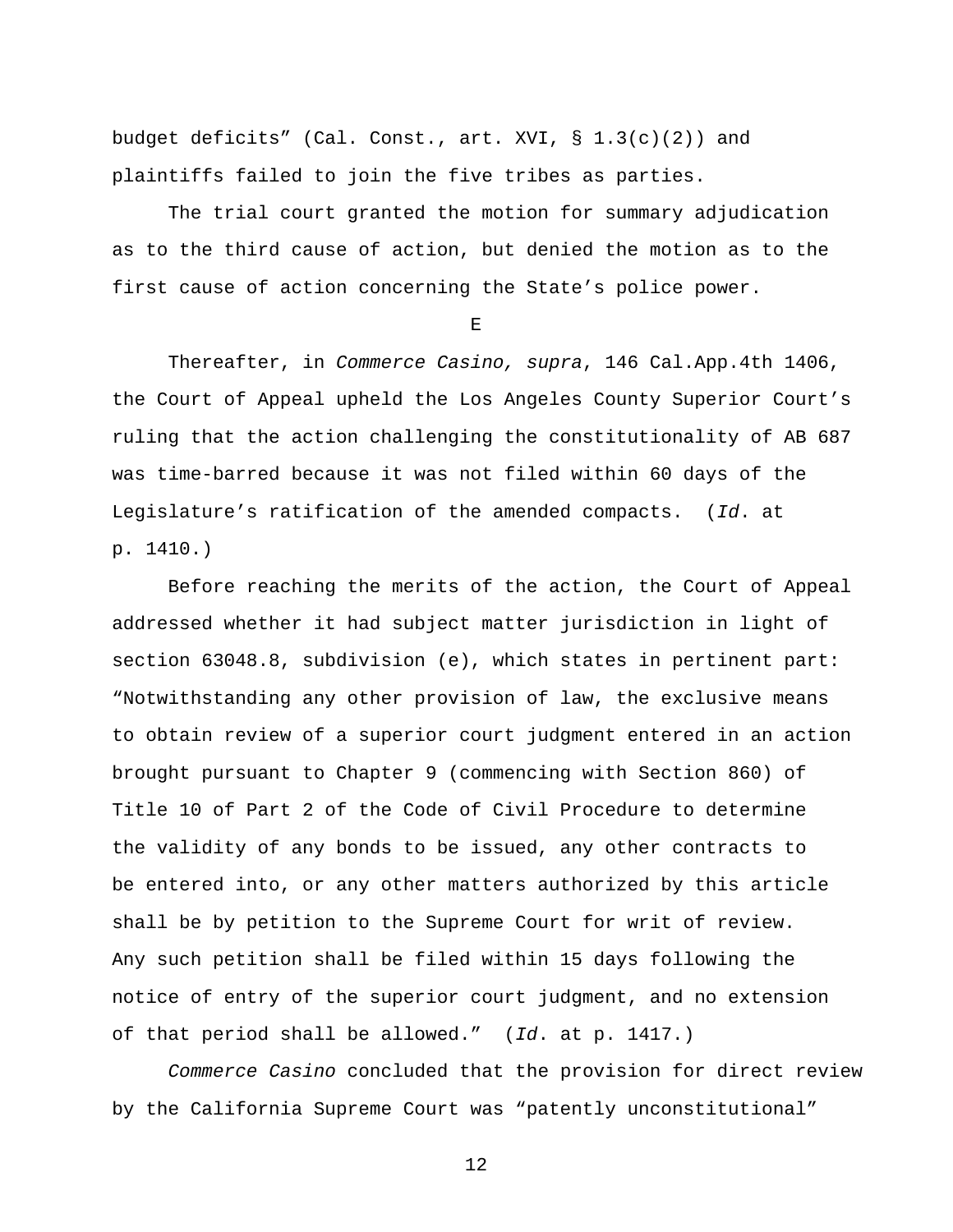because it abridged the Court of Appeal's appellate jurisdiction. (*Commerce Casino, supra*, 146 Cal.App.4th at pp. 1417-1418.)**1** Thus, the Court of Appeal had subject matter jurisdiction to address the appeal.

*Commerce Casino* then turned to whether the appeal was timely, which depended on whether it was governed by the 30-day limitations period in the validation statutes (Code Civ. Proc., § 870, subd. (b))**2** or the typical 60-day period for filing a notice of appeal as provided for in the California Rules of Court. A resolution of this issue depended on whether the plaintiffs' challenge to AB 687 was subject to the validation statutes, which rendered it necessary to address the principal issue on appeal--i.e., whether plaintiffs' challenge to AB 687 was the equivalent of a challenge to the validity of the amended compacts, which had to be filed in

i

**<sup>1</sup>** *Commerce Casino* observed our state Constitution provides that the California Supreme Court has jurisdiction only when a judgment of death has been pronounced, when it transfers a case to itself from the Court of Appeal, or when it reviews a decision of the Court of Appeal. (Cal. Const., art. VI, §§ 11, 12.) Except in those instances, the Courts of Appeal have appellate jurisdiction in circumstances where superior courts have original jurisdiction. (Cal. Const., art. VI, § 11, subd. (a).)

**<sup>2</sup>** Code of Civil Procedure section 870, subdivision (b) states in pertinent part: "Notwithstanding any other provision of law including, without limitation, Section 901 and any rule of court, no appeal shall be allowed from any judgment entered pursuant to this chapter [concerning validation and reverse validation proceedings] unless a notice of appeal is filed within 30 days after the notice of entry of the judgment, or, within 30 days after the entry of the judgment if there is no answering party. . . ."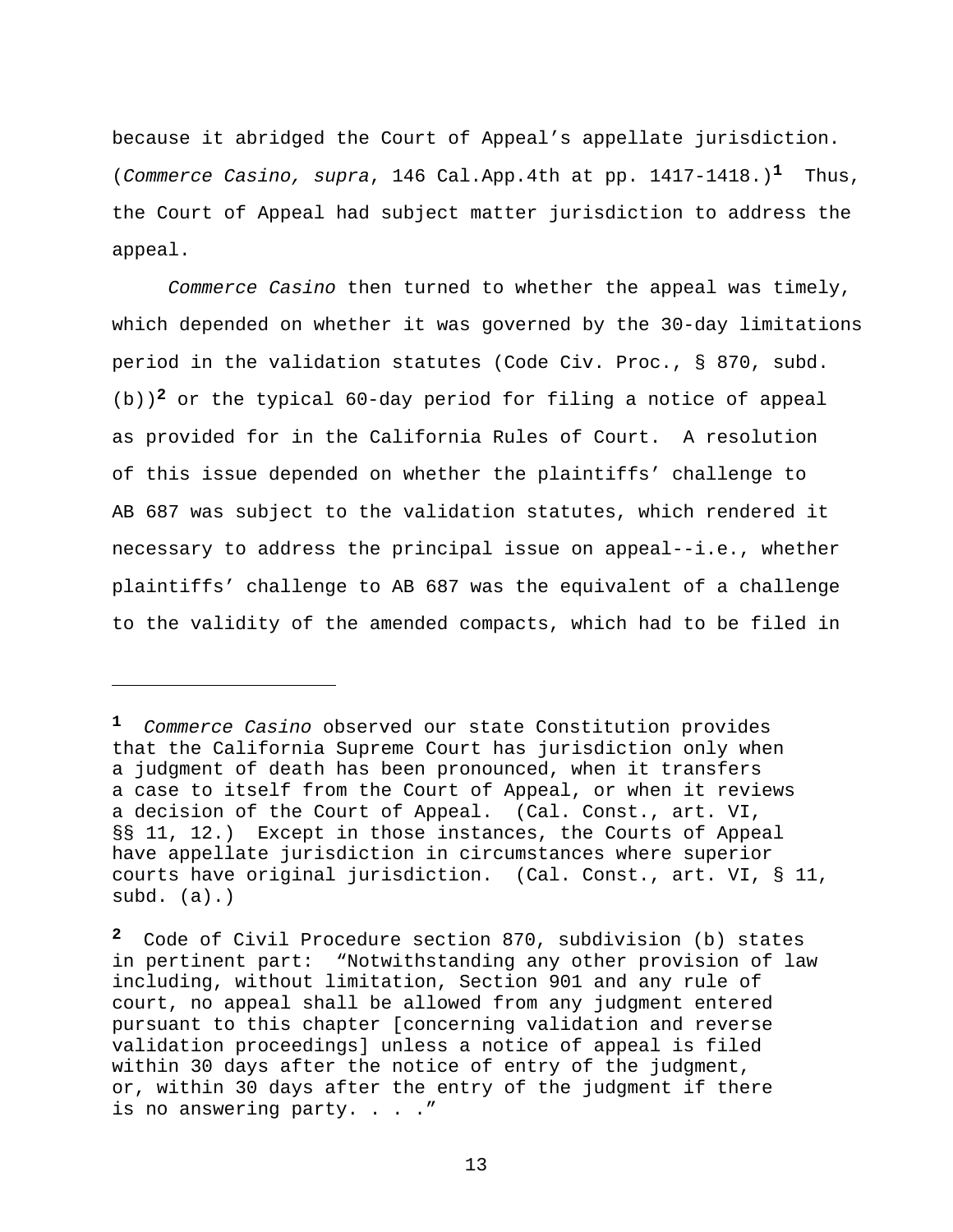the trial court within 60 days of the ratification of the amended compacts. (*Commerce Casino, supra*, 146 Cal.App.4th at pp. 1410, 1418-1419.)

*Commerce Casino* noted there are two statutes that potentially govern validation actions challenging the validity of the amended compacts or certain matters authorized by AB 687, section 63048.8, subdivision (d) and section 17700. (*Commerce Casino, supra*, 146 Cal.App.4th at p. 1423.) The validation provision set forth in section 63048.8, subdivision (d) governs only challenges to the validity of matters authorized by article 6.5, i.e., the "securitization" of the tribal compact assets (§§ 63048.6-63048.9), which did not encompass a challenge to the validity of the amended compacts. (*Id*. at pp. 1423-1424, 1433.)

 Not all contracts are subject to validation under section 17700 (*Commerce Casino, supra*, 146 Cal.App.4th at p. 1424), only "those that are in the nature of, or directly relate to the state or a state agency's bonds, warrants, or other evidences of indebtedness." (*Id*. at pp. 1429-1430.) In that case, the amended compacts met this requirement because they were "inextricably intertwined with the [S]tate's intended use of the income stream created by them and with the bonds to be issued at a later date. Therefore, the ability of the five tribes and the [S]tate to accomplish the statutory purpose of [AB] 687 'would be substantially impaired absent a prompt validating procedure as to such contract[s].' [Citation.]" (*Id*. at p. 1430.) *Commerce Casino* noted that "the application of the validation statutes is not contingent on whether the bonds are ultimately issued at the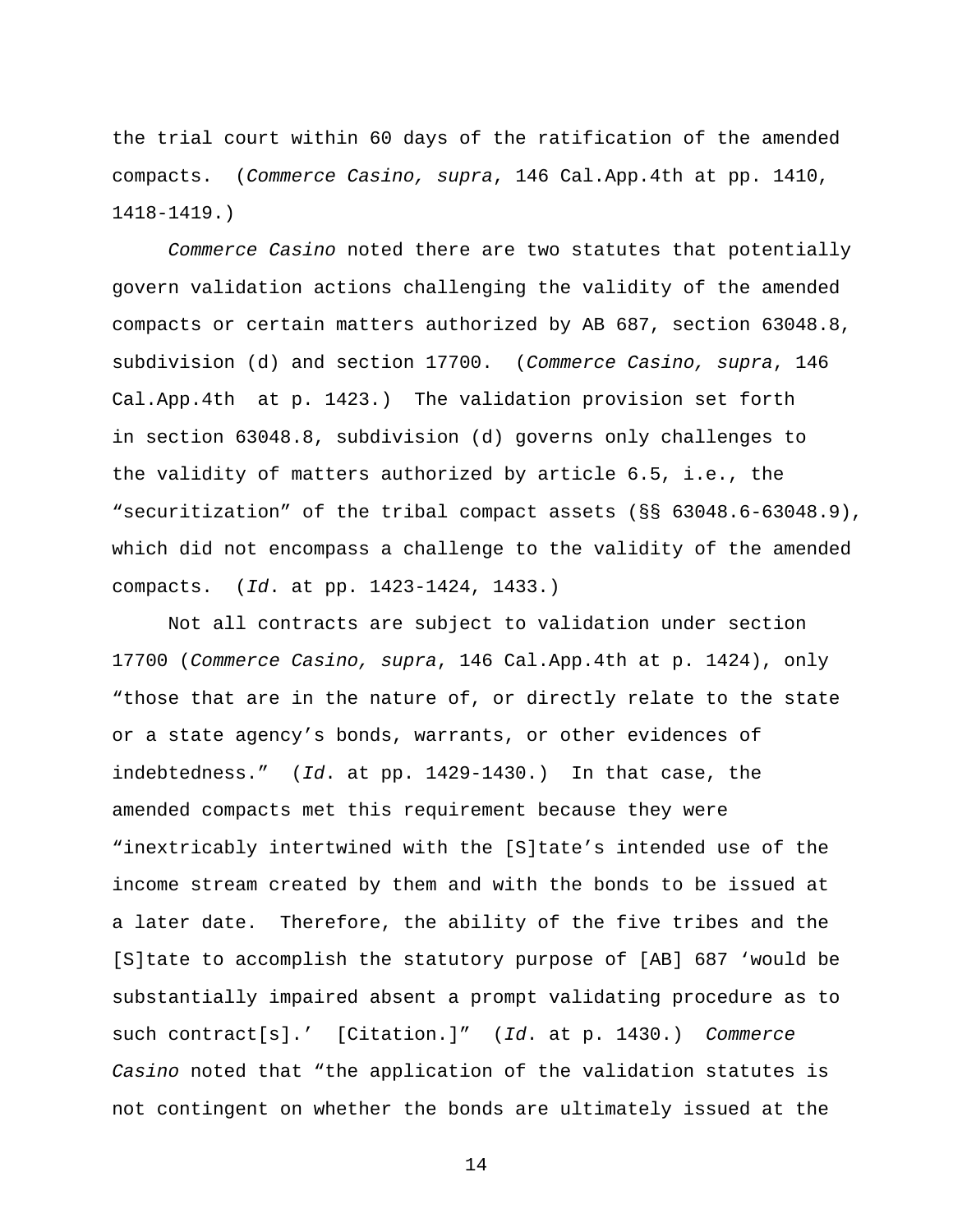end of the process. The applicability of the validation statutes is determined at the beginning of the financing process when the contracts--in this case the amended compacts--required to implement that process are approved." (*Id*. at p. 1431.)

 The plaintiffs' alleged that AB 687 was unconstitutional because it granted a franchise or special privilege by use of urgency legislation; it violated Proposition 58's prohibition on borrowing to fund year-end budget deficits; and it contracted away the State's police power to regulate gaming. (*Commerce Casino, supra,* 146 Cal.App.4th at pp. 1414-1415, 1431-1433.) All three of those theories were an implicit attack on the validity of the amended compacts, since invalidating AB 687 on constitutional grounds would also invalidate the amended compacts. (*Id*. at pp. 1431-1433.) Plaintiffs' Proposition 58 attack on AB 687 was "an attack on the validity of the amended compacts because they are . . . 'inextricably bound up' with the use of the income stream created by the amended compacts and with the bonds to be issued." *Commerce Casino* "express[ed] no opinion as to any litigation involving the validity of any bonds issued pursuant to article 6.5, within section 4 of [AB] 687." (*Id*. at pp. 1432-1433.) It "simply h[e]ld plaintiffs' various constitutional challenges to [AB] 687 were also an attack on the validity of the amended compacts, and therefore said challenges should have been brought within 60 days of the effective date of said compacts." (*Id*. at p. 1433.)

 Thus, the plaintiffs' complaint in *Commerce Casino* was untimely because it was filed more than 60 days after the Legislature had ratified the compacts on July 1, 2004 (*Commerce Casino, supra,*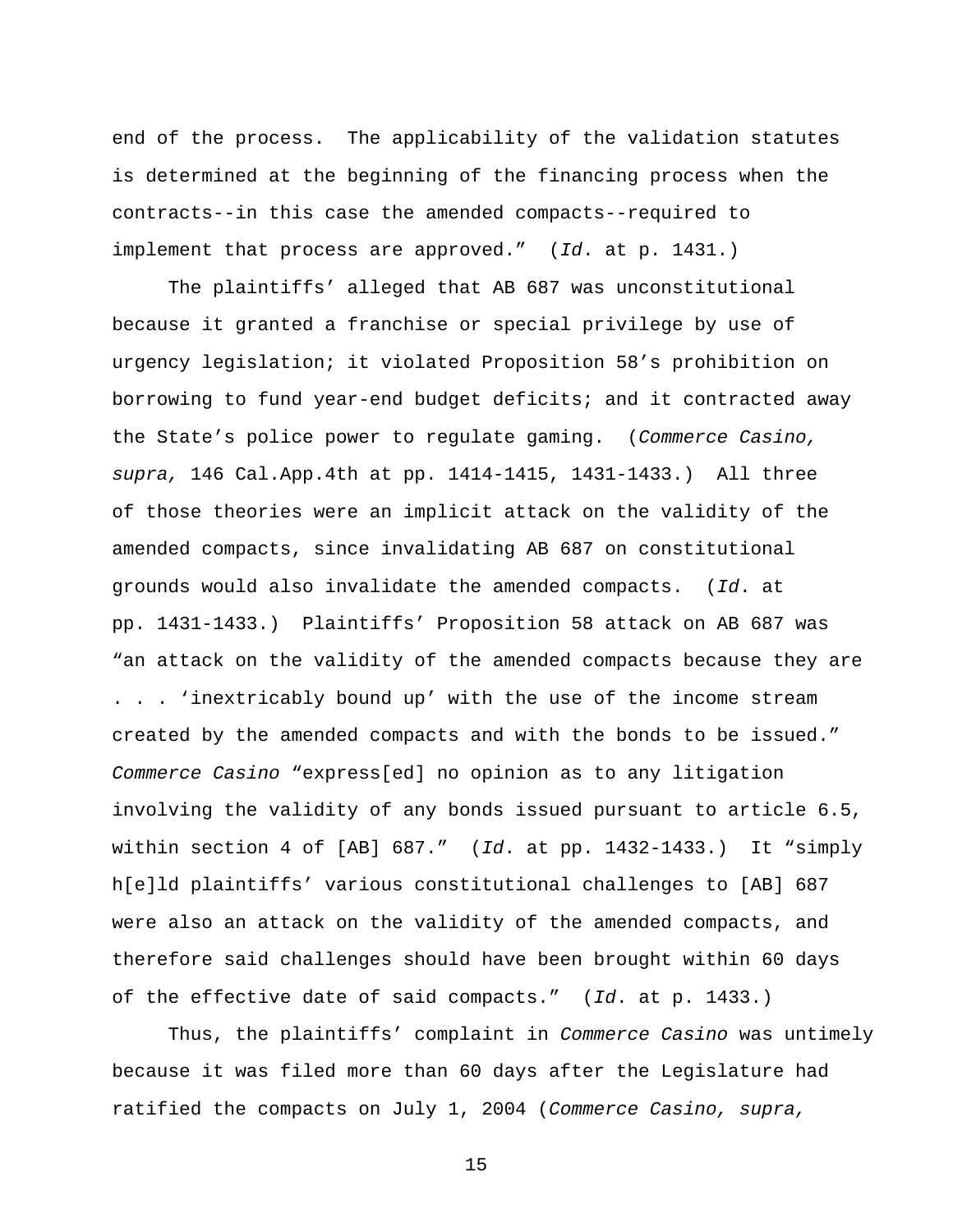146 Cal.App.4th at pp. 1423-1424, 1433); and the plaintiffs' notice of appeal was untimely since it was filed more than 30 days after notice of entry of judgment. (Code Civ. Proc., § 870.) Therefore, the appeal was dismissed. (*Commerce Casino, supra,* at pp. 1410- 1411, 1419, 1434.)

 $\mathbf F$ 

 After the opinion in *Commerce Casino* was filed, defendants moved for judgment on the pleadings as to the remaining first cause of action concerning the State's police power, contending it was time-barred under the rationale of *Commerce Casino*. Indeed, they argued that, even though the court had already resolved plaintiffs' other two causes of actions on different grounds, they were also time-barred because they were identical to causes of action that *Commerce Casino* found were time-barred. All of plaintiffs' challenges to the bonds were challenges to matters authorized by the amended compacts, and an invalidation of one would implicitly invalidate the other. Thus, plaintiffs should have brought the reverse validation action within 60 days of the Legislature's ratification of the amended compacts.

 Plaintiffs opposed the motion on the ground that *Commerce Casino* did not apply because it specifically declined to express an opinion as to the validity of any bonds issued pursuant to article 6.5 of AB 687. The decision simply held that the various constitutional challenges to AB 687 were equivalent to an attack on the validity of the amended compacts and, thus, the challenges were untimely because they were not brought within 60 days of the effective date of the compacts as required by section 17700.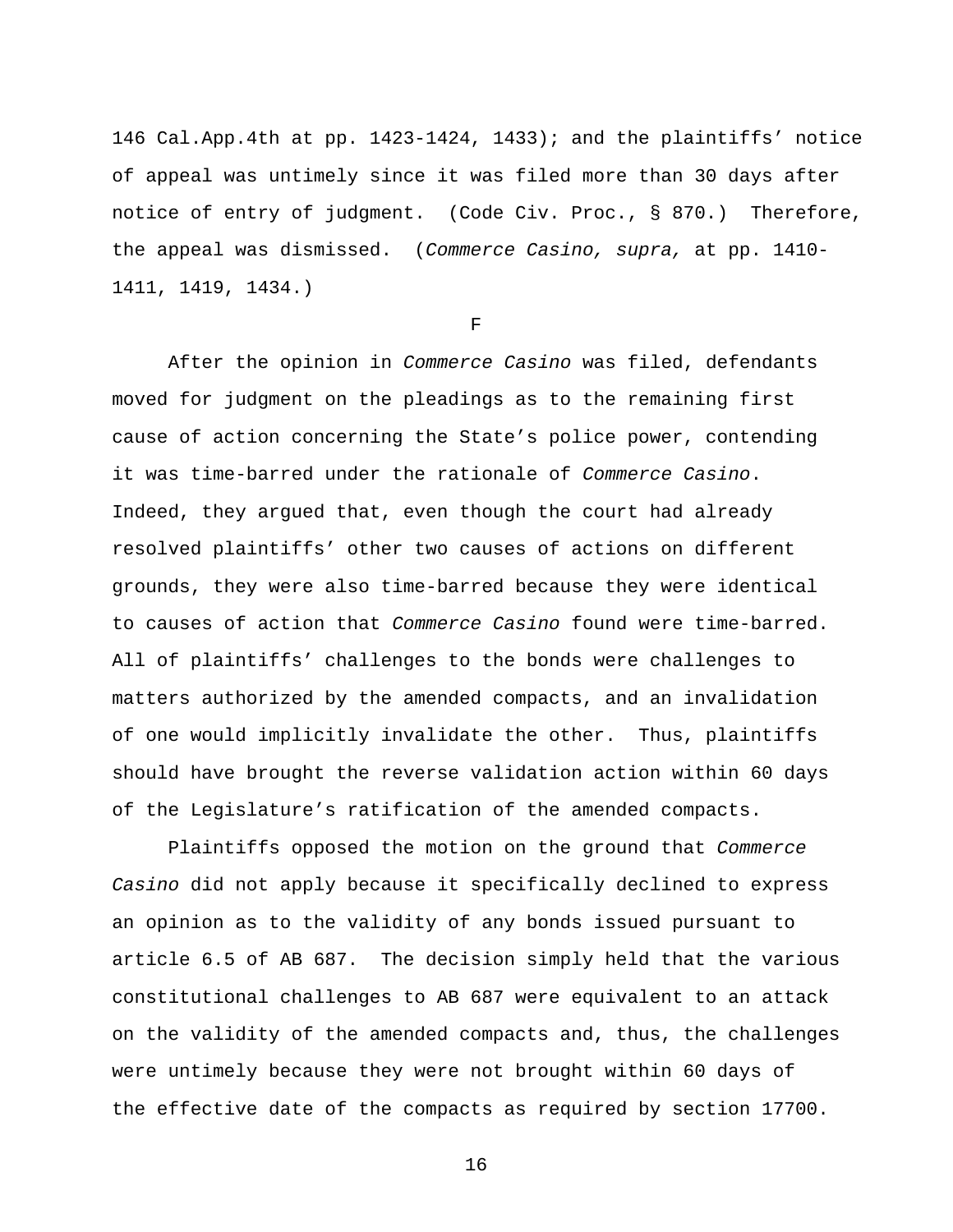(*Commerce Casino, supra*, 146 Cal.App.4th at p. 1433.) In contrast, plaintiffs argued, they were not contesting the amended compacts; they were challenging the validity of the compact bonds and compact bond contracts. Code of Civil Procedure section 864 states that bonds and contracts are deemed authorized on the date the governing body of a public agency adopts a resolution authorizing their issuance or approving the contract. Section 63048.8, subdivision (d) states: "The special purpose trust [i.e., Golden State] and the bank [i.e., I-Bank] shall be treated as public agencies for purposes of [validation proceedings], and any action or proceeding challenging the validity of any matter authorized by this article [i.e., article 6.5] shall be brought in accordance with, and within the time specified in, [the chapter governing validation proceedings]." Section 63048.65, which is in article 6.5, authorizes I-Bank and Golden State to take the necessary steps to issue the compact bonds and the compact bond contracts. On November 15, 2005, Golden State adopted a resolution authorizing the sale, issuance, and delivery of the compact bonds, and authorized its corporate director to execute and deliver the compact bond contracts (e.g., the sale agreement between I-Bank and Golden State, and the Master Indenture of Trust). Thus, according to plaintiffs, they had 60-days from this date to bring a reverse validation proceeding challenging these actions by these designated public agencies, and plaintiffs' action filed on January 13, 2006, was timely.

In addition, plaintiffs argued that, even if their complaint were construed as a reverse validation challenge to the amended compacts, their action was timely pursuant to the tolling agreement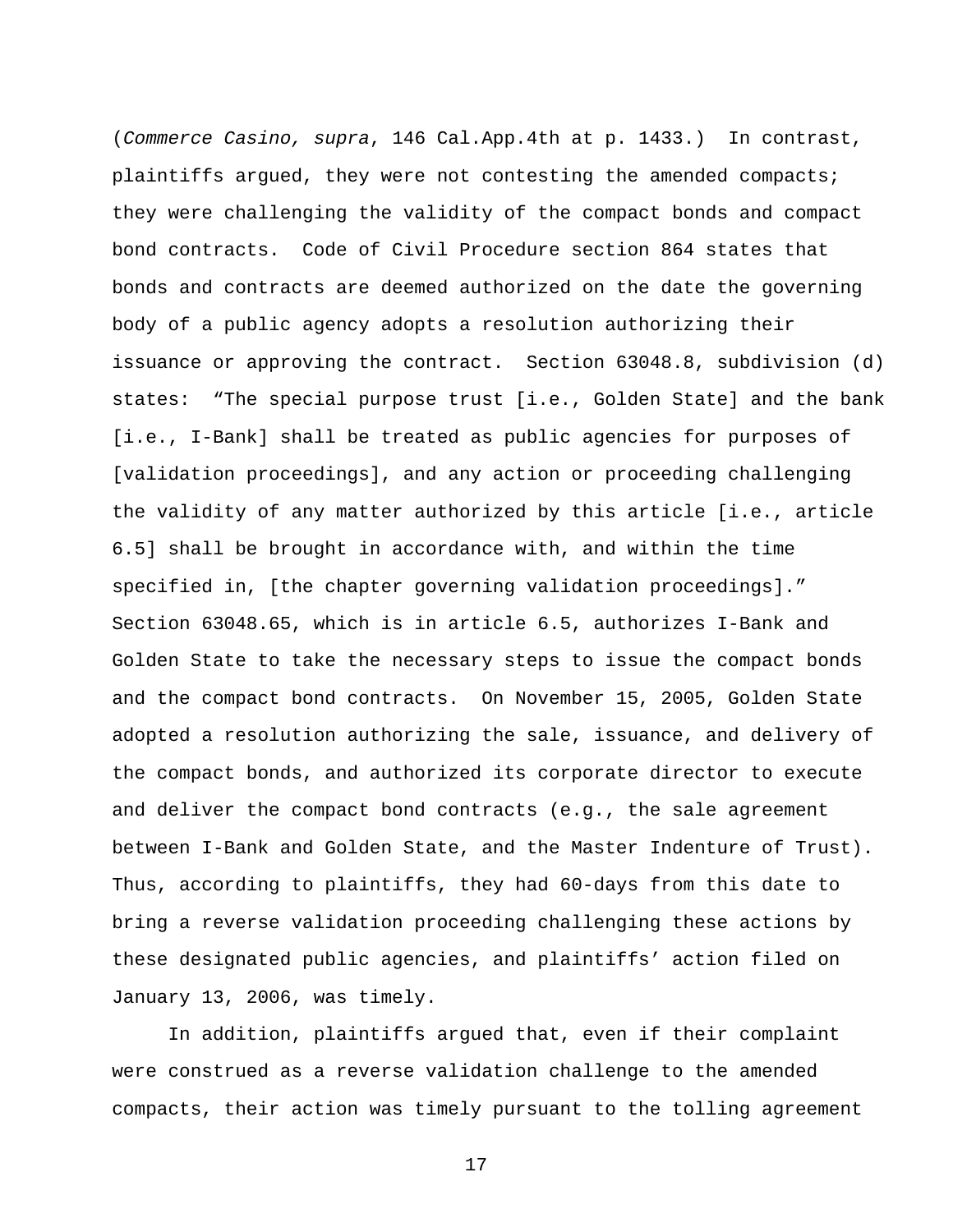in the *Craig* action. Plaintiffs asserted the present action was simply a continuation of the *Craig* complaint filed on September 15, 2004, and because the amended compacts were not "in existence" until they were approved by the Secretary of the Interior on September 2, 2004, the complaint was filed well within the 60-day limit.

 The trial court granted defendants' motion for judgment on the pleadings, ruling that the compact bonds' promises of gaming exclusivity, which plaintiffs contended unconstitutionally surrendered the State's police power, were basically the same as those contained in the amended compacts. As *Commerce Casino* observed, the amended compacts are inextricably intertwined with the State's intended use of the income stream created by the compacts and with the bonds to be issued at a later date. (*Commerce Casino, supra,* 146 Cal.App.4th at p. 1432.) A ruling that invalidated the promise in the bonds would implicitly invalidate the promise in the amended compacts, but this would impermissibly allow seriatim challenges to a unified method of financing, which would defeat the validating procedure's purpose of promptly settling all questions about the validity of a public entity's action. As such, the action was time-barred because it was not filed within 60 days of the ratification of the amended compacts on July 1, 2004. This was true whether the date of the present complaint or the date of the *Craig* complaint was used. The fact that the compacts had not been published in the Federal Register until September 2, 2004, did not alter this result because, for purposes of a validation proceeding, contracts are deemed to be in existence when adopted by the governing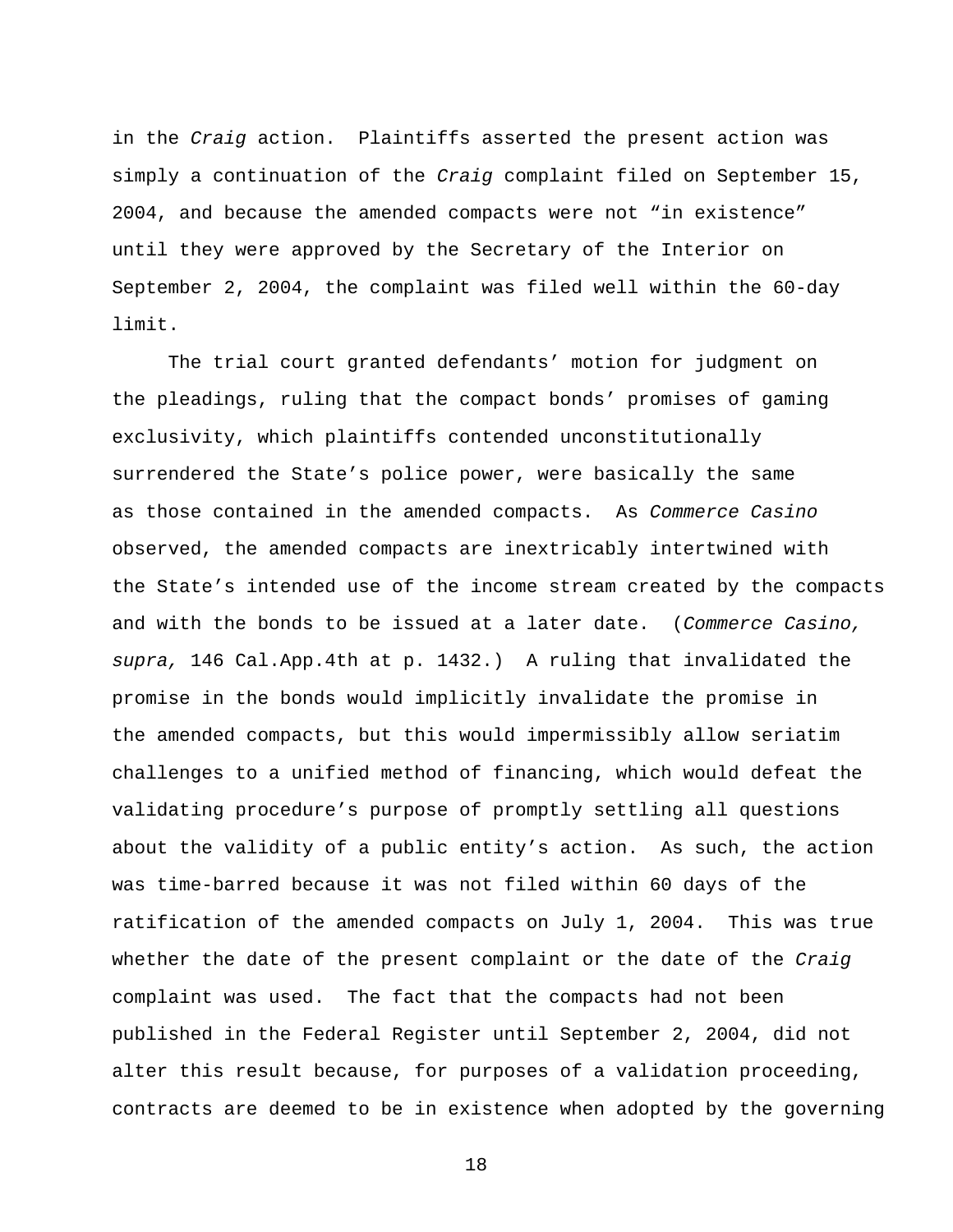body of the public agency of a resolution or ordinance approving the contract and authorizing its execution, which meant the date the Legislature ratified the compacts was the relevant date.

G

 Plaintiffs filed a notice of appeal on October 11, 2007, 13 days after notice of entry of the trial court's judgment of dismissal. The next day, plaintiffs also filed a petition for writ of review with the California Supreme Court (case No. S157191), pursuant to the exclusive method of review provision of section 63048.8, subdivision (e), even though *Commerce Casino* held that this portion of the statute is unconstitutional. On December 20, 2007, the Supreme Court transferred the matter to this court. On January 17, 2008, this court summarily denied the writ petition based on *Commerce Casino*.

We now proceed to address plaintiffs' appeal.

## DISCUSSION

I

 Plaintiffs and defendants reiterate their positions concerning (1) the timeliness of plaintiffs' complaint; (2) whether the second cause of action is moot; and (3) whether the third cause of action violates Proposition 58. Defendants contend, as they did in the trial court, that all three of plaintiffs' causes of action are time-barred because they were not filed within 60 days of the ratification of the amended compact effective July 1, 2004. Plaintiffs insist that they are challenging the compact bonds and compact bond contracts and that, pursuant to section 63048.8, subdivision (d), the time for bringing a reverse validation action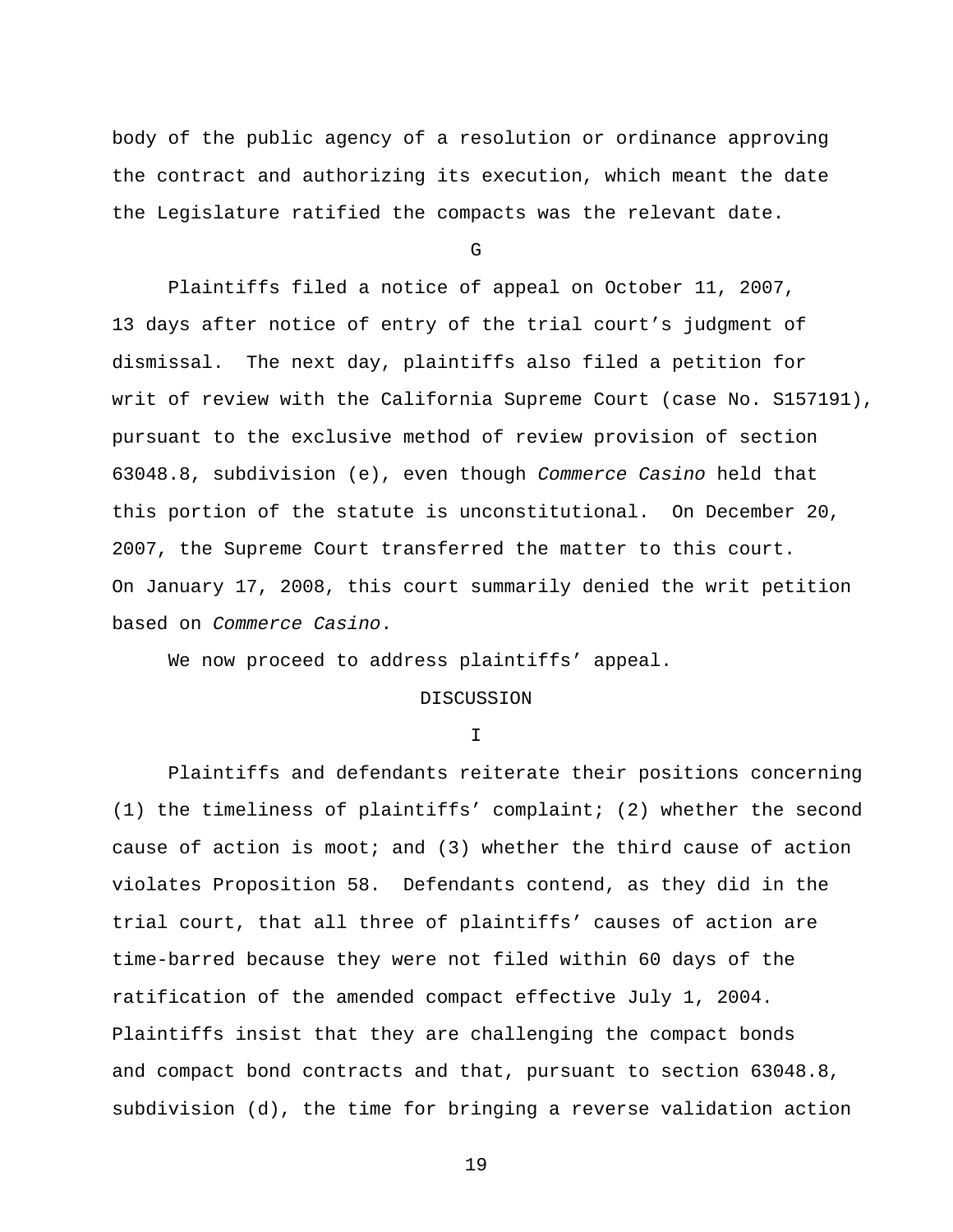is measured from the date that Golden State and I-Bank authorized the sale of compact assets and the issuance of the bonds on November 15, 2005.

 Plaintiffs' insistence that section 63048.8 governs creates a possible jurisdictional problem in light of their prior petition for writ of mandate pursuant to section 63048.8, subdivision (e). As we discussed earlier in this opinion, *Commerce Casino* held that section 63048.8, subdivision (e) is unconstitutional because it bypasses the Court of Appeal and mandates direct review by California's Supreme Court in the first instance. (*Commerce Casino, supra,* 146 Cal.App.4th at pp. 1417-1418.) But *Commerce Casino* did not consider whether the provision requiring direct review in the Supreme Court could, and should, be severed from the statute, leaving a petition for writ of review in the Court of Appeal as the exclusive means of obtaining review of a judgment in a reverse validation action concerning the compact bonds and compact bond contracts. (See, e.g., *Leone v. Medical Board* (2000) 22 Cal.4th 660, 668 (hereafter *Leone*) [the Legislature generally has authority to enact laws specifying the mode of appellate review, e.g., by an extraordinary writ proceeding or direct appeal]; *Hotel Employees & Restaurant Employees Internat. Union v. Davis* (1999) 21 Cal.4th 585, 613 (hereafter *Hotel Employees*) [an unconstitutional statute is not inoperative to the extent that its invalid parts can be severed from any valid ones]); *Kopp v. Fair Pol. Practices Com*. (1995) 11 Cal.4th 607, 660-661 (lead opn. of Lucas, C.J.) [where a statute is not capable of being interpreted in a constitutional manner, a reviewing court may legitimately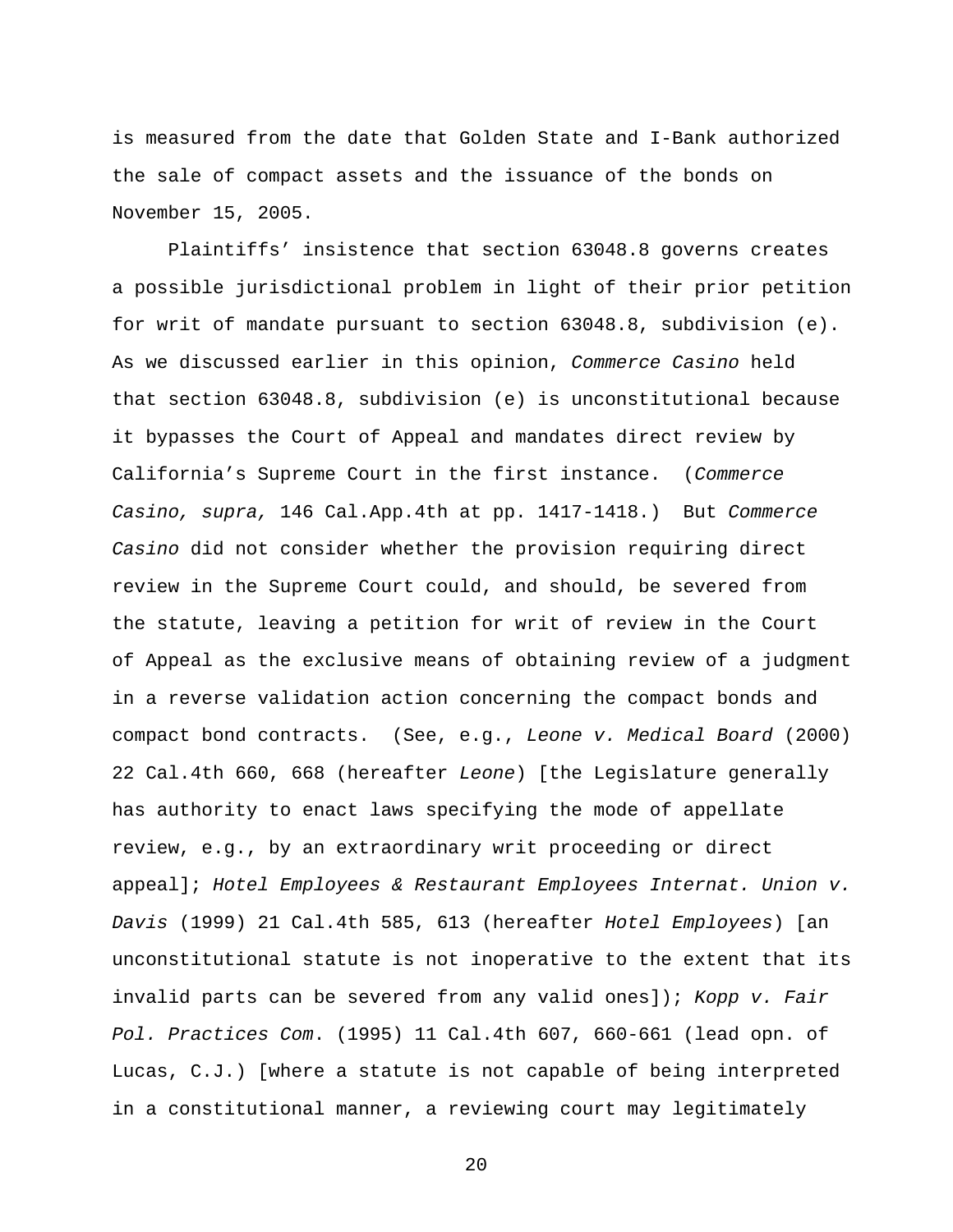reform or rewrite it in order to preserve it against invalidation under the Constitution and to effectuate policy judgments clearly articulated by the Legislature, when invalidating the statute would be far more destructive of the Legislature's will]; accord, *People v. Sandoval* (2007) 41 Cal.4th 825, 844, fn. 7.)

 While we agree that the provision for direct review before the Supreme Court is unconstitutional for the reasons stated in *Commerce Casino*, it does not necessarily follow that the remaining portion of the statute directing the exclusive means of review shall be by petition for writ of review is similarly infirm.

 We gave the parties the opportunity to submit supplemental briefing on this issue, asking them to address (1) whether the statute could and should be reformed to excise the unconstitutional reference to direct review in the Supreme Court; and (2) if so, whether we lack jurisdiction to address the appeal (which would require dismissal of the appeal), or whether our summary denial of the writ petition was law of the case with respect to the contentions raised on appeal. (*Jennings v. Marralle* (1994) 8 Cal.4th 121, 126 [an appealable judgment is a jurisdictional prerequisite to an appeal, and a reviewing court must raise the issue of jurisdiction on its own initiative]; *Porter v. United Services Automobile Assn.* (2001) 90 Cal.App.4th 837, 839-840 [subject to certain narrow constitutional limitations, there is no right to appeal; the right to appeal is wholly statutory].)

 As we will explain, section 63048.8, subdivision (e) can and should be reformed to comport with the Legislature's intent to provide an expedient method of settling questions concerning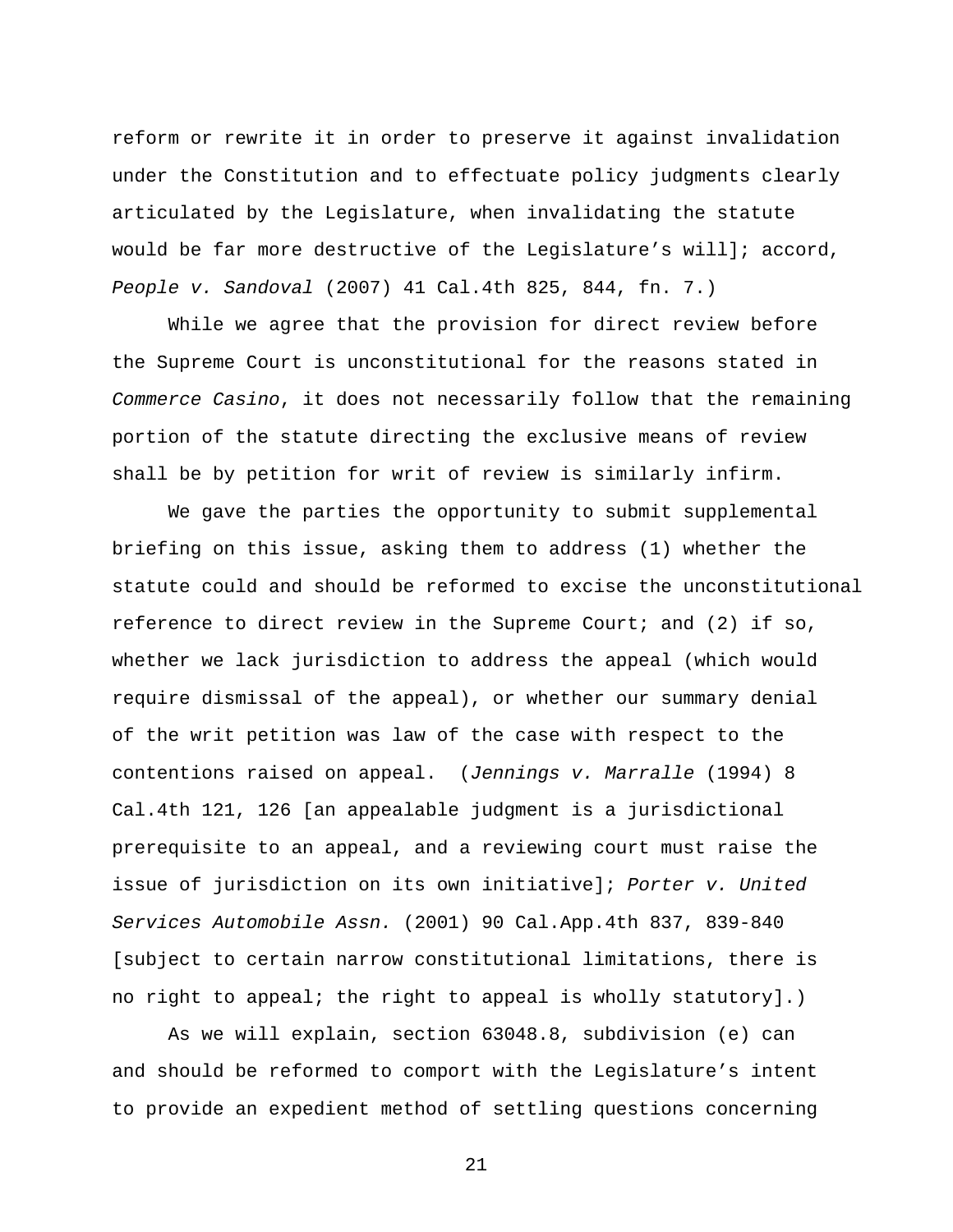the validity of the compact bonds and compact bond contracts. And because plaintiffs have already pursued their exclusive statutory remedy of a petition for writ of review, and this court summarily denied review on the merits, we lack jurisdiction to address their appeal and shall dismiss it. The dismissal renders it unnecessary to address plaintiffs' contention that our prior summary denial of their writ petition is not law of the case with respect to the contentions they raise on appeal.

II

The appellate jurisdiction clause of California's Constitution states in part: "The Supreme Court has appellate jurisdiction when judgment of death has been pronounced. With that exception courts of appeal have appellate jurisdiction when superior courts have original jurisdiction . . . ." (Cal. Const., art. VI, § 11.) The clause does not grant litigants the right to bring a direct appeal; rather, it specifies the constitutional power of the courts. (*Leone, supra*, 22 Cal.4th at p. 665.) The "appellate jurisdiction" vested in the Courts of Appeal encompasses review by extraordinary writ as well as by direct appeal. (*Ibid*.)

The Legislature is permitted to enact laws specifying that an extraordinary writ petition shall be the exclusive method for obtaining review. (*Leone, supra*, 22 Cal.4th at p. 668.) Thus, the California Supreme Court has upheld statutes mandating that writ review be the exclusive method of review in certain actions. (*Leone, supra*, 22 Cal.4th at pp. 664, 670 [medical license revocation actions under Business and Professions Code section 2337]; *Powers v. City of Richmond* (1995) 10 Cal.4th 85, 90, 110 (plur. opn. of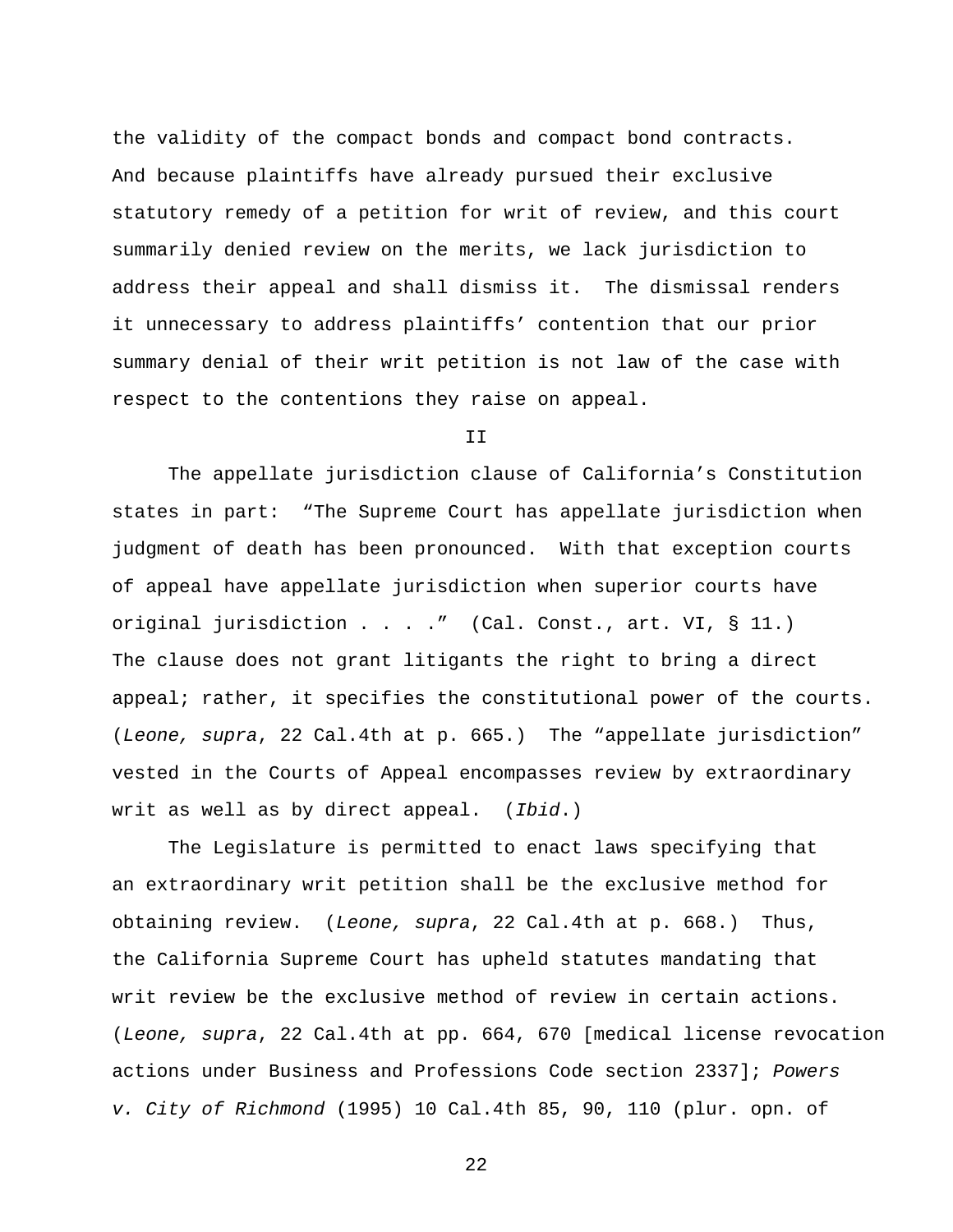Kennard, J.) 115-116 (conc. opn. of George, J.) [California Public Records Act actions (Gov. Code, §§ 6250, 6259) (hereafter *Powers*)].)

 However, the Legislature's authority to specify the mode of appellate review is not unqualified. (*Leone, supra*, 22 Cal.4th at p. 668.) "Because the appellate jurisdiction clause is a grant of judicial authority, the Legislature may not restrict appellate review in a manner that would '"substantially impair the constitutional powers of the courts, or practically defeat their exercise."' [Citations.] 'If it could be demonstrated in a given case, or class of cases, that, for whatever reason, the Courts of Appeal or [the Supreme Court] could not effectively exercise the constitutionally granted power of appellate review by an extraordinary writ proceeding, then such a proceeding could not constitutionally be made the exclusive mode of appellate review.'" (*Id.* at p. 668, italics omitted, quoting *Powers, supra*, 10 Cal.4th at p. 110.)

The fact that an appellate court may summarily deny a writ without issuing a written opinion does not mean that extraordinary writ review is an insufficient or ineffective appellate remedy. (*Leone, supra*, 22 Cal.4th at pp. 669-670.) Where a writ petition is the only authorized mode of appellate review, "an appellate court must judge the petition on its procedural and substantive merits, and a summary denial of the petition is necessarily on the merits. [Citations.] An appellate court that summarily denies a writ petition for lack of substantive merit or for procedural defect thereby fulfills its duty to exercise the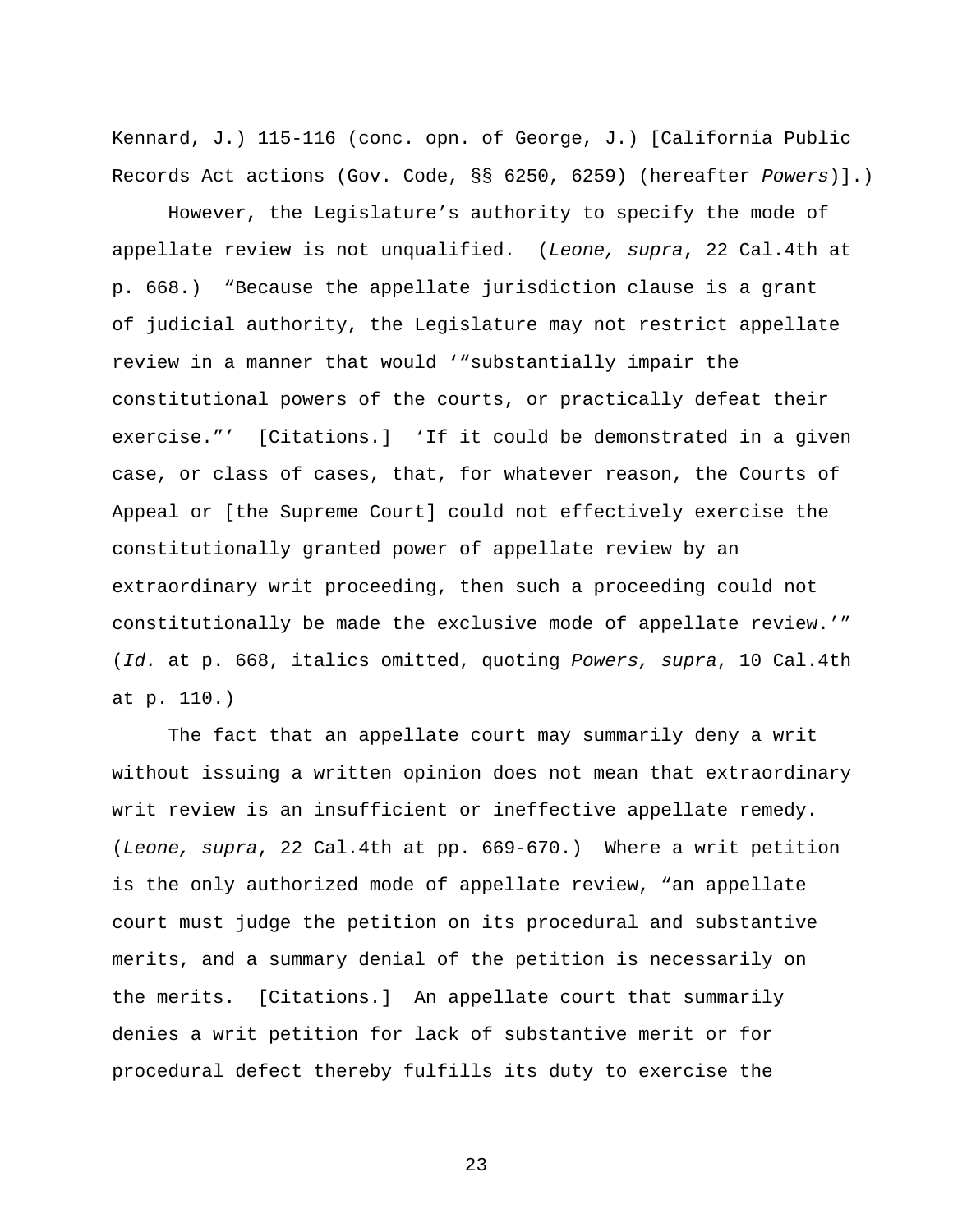appellate jurisdiction vested in it by the state Constitution's appellate jurisdiction clause." (*Id.* at p. 670.)

As noted by the California Supreme Court, "the appellate jurisdiction clause does not require the Legislature to provide for direct appeals in all cases within the original jurisdiction of the superior courts; . . . it permits some variation in and experimentation with the procedures for appellate review of civil actions brought in the superior courts, provided always that the constitutional powers of the courts are not thereby impaired . . . ." (*Leone, supra*, 22 Cal.4th at p. 670; *Powers, supra*, 10 Cal.4th at p. 115.)

Here, as in *Powers* and *Leone*, there is "no reason to conclude that extraordinary writ review is not a sufficient or effective appellate remedy . . . ." (*Powers, supra*, 10 Cal.4th at p. 110; *Leone, supra*, 22 Cal.4th at p. 668.) Validation actions are already subject to a shorter statute of limitations to further the important public policy of speedy determination of the public agency's action, and to settle promptly all questions about the validity of its action. (*McLeod v. Vista Unified School Dist*., *supra*, 158 Cal.App.4th at p. 1166.) The Legislature's decision to require extraordinary writ review in validation actions concerning the compact bonds is in furtherance of this policy. There is no evidence that it is designed to preclude review on the merits or to disadvantage litigants; rather, it is designed to speed the appellate review process, thereby making the appellate remedy more effective. (See AB 687, §§ 1, 5 [declaring the urgent need to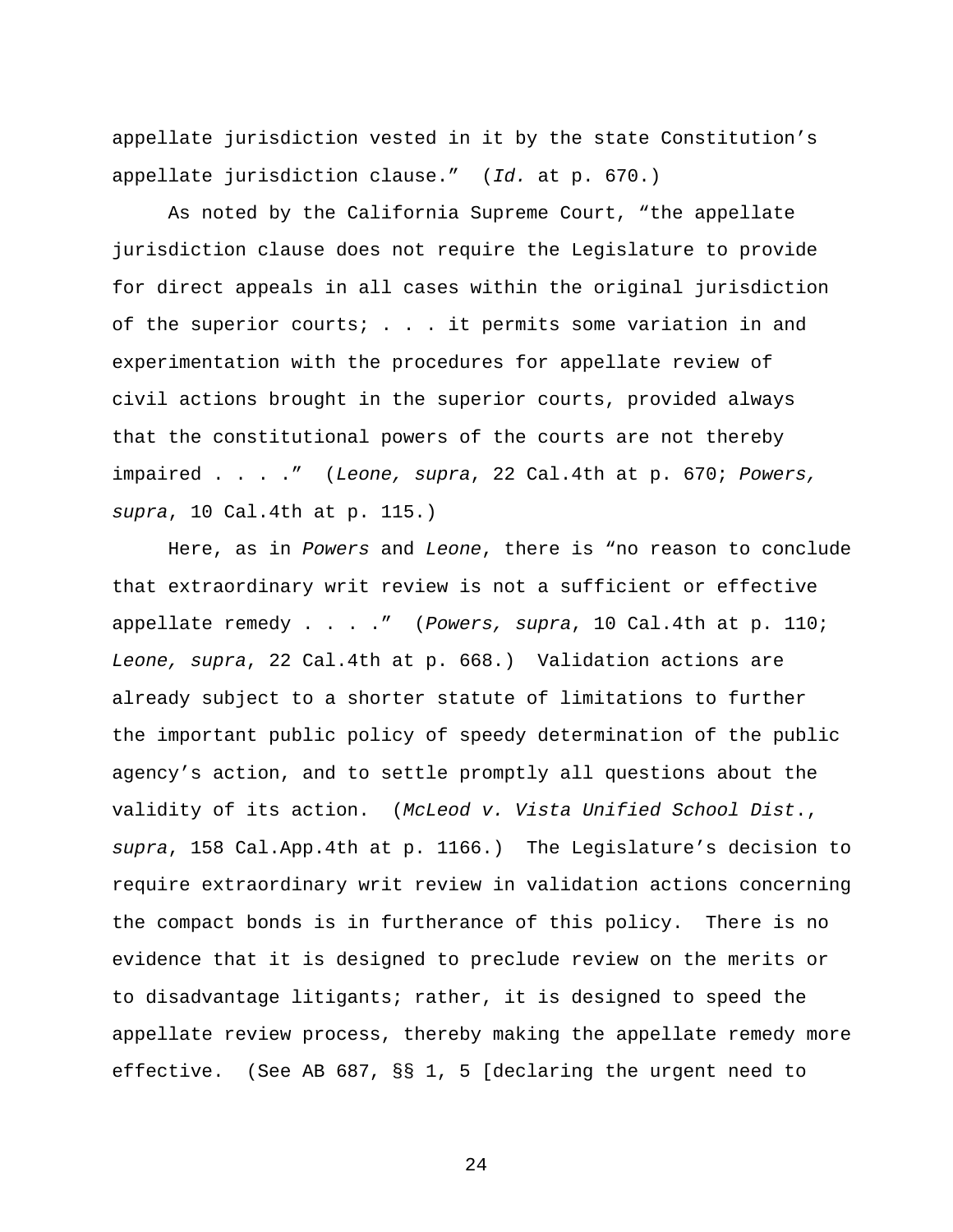immediately implement the sale of the compact bonds]; cf. *Powers, supra*, 10 Cal.4th at pp. 112-113.)

Thus, there is no impediment to the Legislature limiting appellate review of tribal compact bonds and compact bond contracts to review by extraordinary writ; the Legislature simply violated the constitutional provision governing appellate jurisdiction when it mandated review in the California Supreme Court in the first instance.

The next question is whether we may reform section 63048.8, subdivision (e) by severing the unconstitutional portion dictating direct Supreme Court review, "and yet preserve the parts and applications of the section which do not violate the constitutional provision and which the Legislature would have intended to put into effect if it had foreseen the constitutional restriction." (*In re Edgar M.* (1975) 14 Cal.3d 727, 736.)

 "[A] statute that is invalid as inconsistent with the California Constitution is not ineffective and inoperative to the extent that its invalid parts can be severed from any valid ones." (*Hotel Employees, supra,* 21 Cal.4th at p. 613.) Indeed, invalid provisions of a statute should be severed whenever possible to preserve the validity of the remainder of the statute. (*Raven v. Deukmejian* (1990) 52 Cal.3d 336, 355-356; *In re Kapperman* (1974) 11 Cal.3d 542, 550.) And "it is clear that severance of particular provisions is permissible despite the absence of a formal severance clause." (*Legislature v. Eu* (1991) 54 Cal.3d 492, 535; *City of Dublin v. County of Alameda* (1993) 14 Cal.App.4th 264, 275.)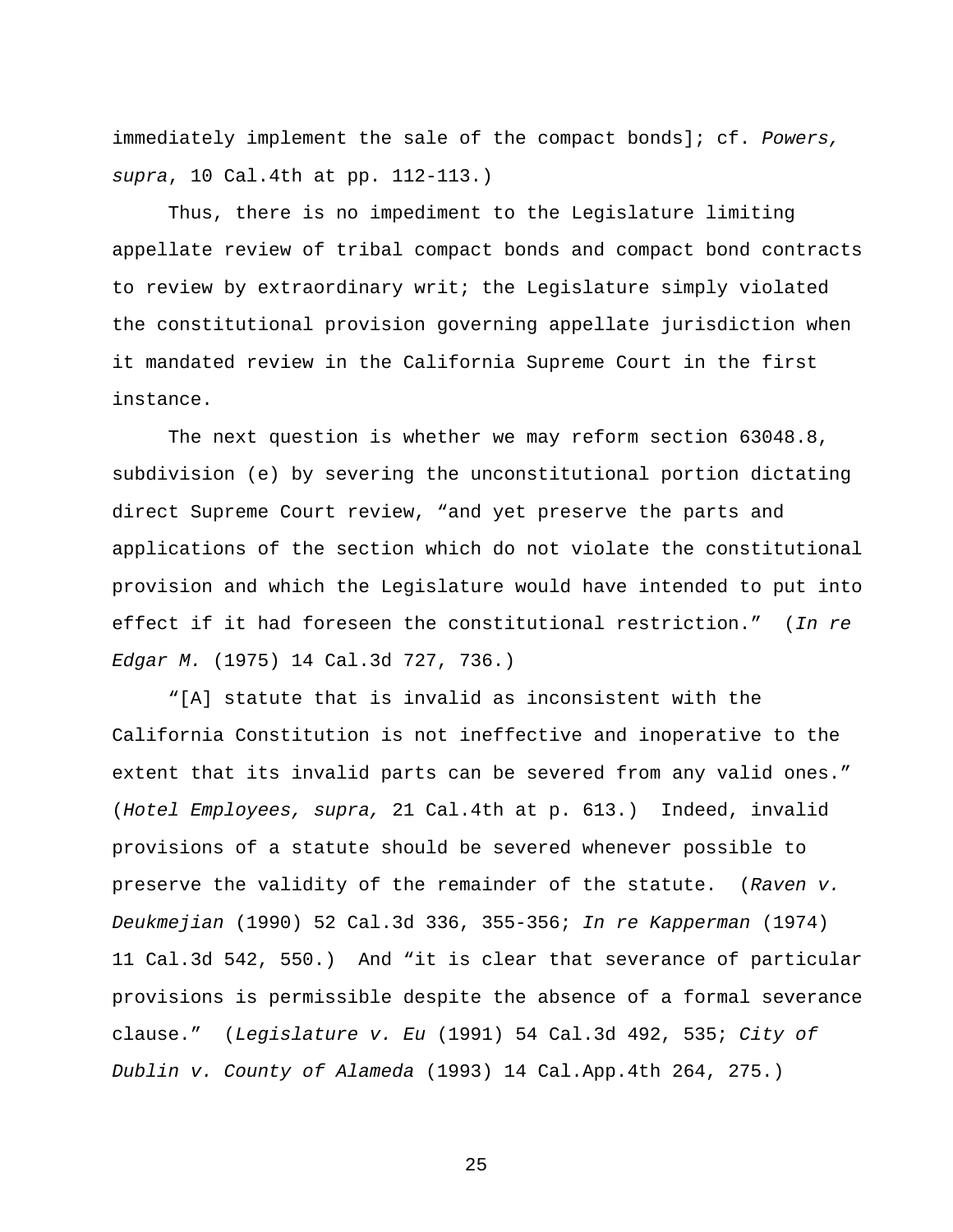However, "[a]n invalid part can be severed if, and only if, it is 'grammatically, functionally and volitionally separable.' [Citation.] It is 'grammatically' separable if it is 'distinct' and 'separate' and, hence, 'can be removed as a whole without affecting the wording of any' of the measure's 'other provisions.' [Citation.] It is 'functionally' separable if it is not necessary to the measure's operation and purpose. [Citation.] And it is 'volitionally' separable if it was not of critical importance to the measure's enactment. [Citation.]" (*Hotel Employees, supra*, 21 Cal.4th at p. 613.)

 The aforementioned conditions are satisfied here. Section 63048.8, subdivision (e) provides: "Notwithstanding any other provision of law, the exclusive means to obtain review of a superior court judgment entered in an action brought pursuant to Chapter 9 (commencing with Section 860) of Title 10 of Part 2 of the Code of Civil Procedure to determine the validity of any bonds to be issued, any other contracts to be entered into, or any other matters authorized by this article shall be by petition *to the Supreme Court* for writ of review. Any such petition shall be filed within 15 days following the notice of entry of the superior court judgment, and no extension of that period shall be allowed. If no petition is filed within the time allowed for this purpose, *or the petition is denied, with or without opinion*, the decision of the superior court shall be final and enforceable as provided in subdivision (a) of Section 870 of the Code of Civil Procedure. In any case in which a petition has been filed within the time allowed, the *Supreme* Court shall make any orders as it may deem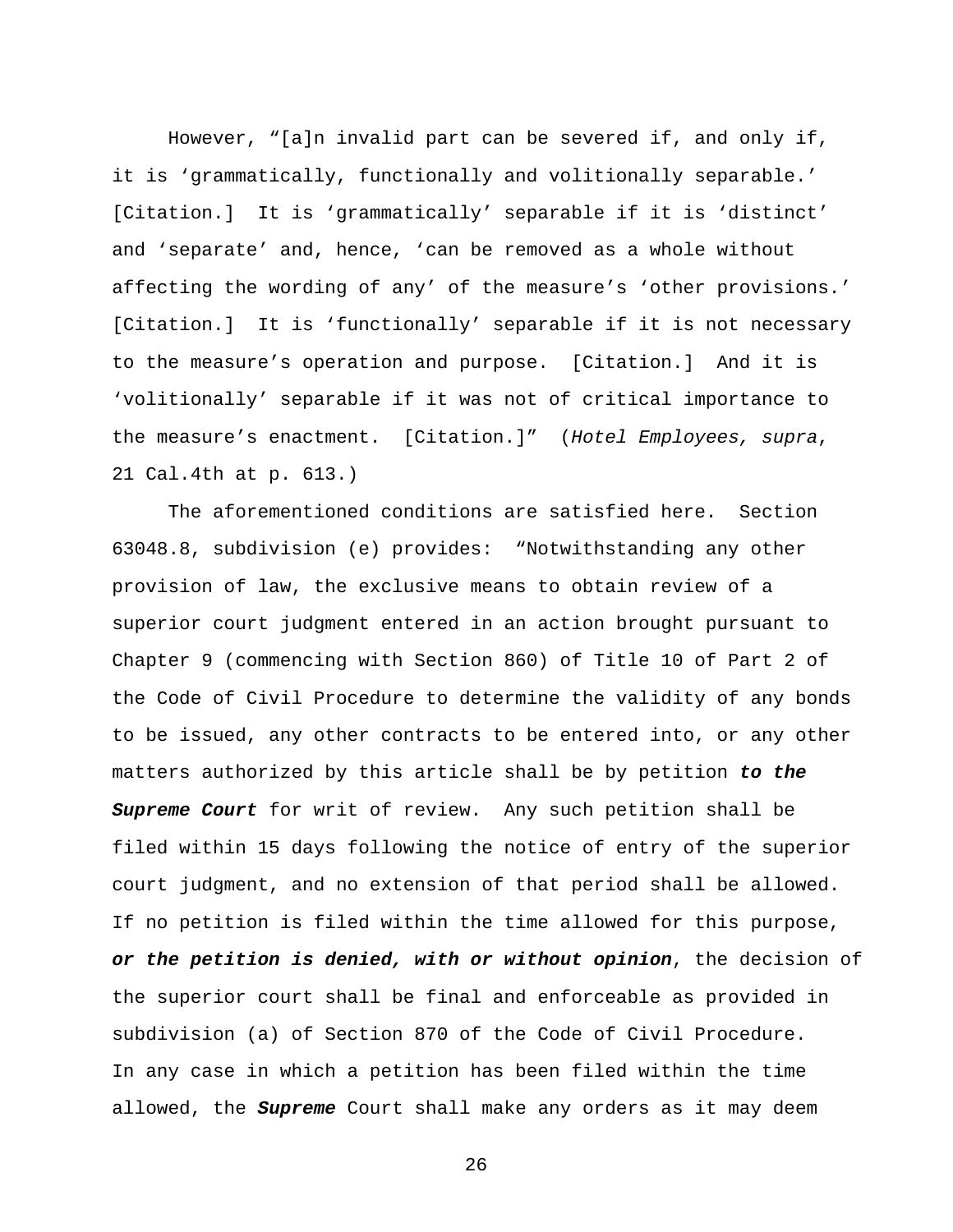proper in the circumstances. If no answering party appeared in the superior court action, the only issues that may be raised in the petition are those related to the jurisdiction of the superior court. Nothing in this subdivision or subdivision (d) shall be construed as granting standing to challenge the designated tribal compacts." (Emphasis added.)

The emphasized portions of the statute can be grammatically excised from section 63048.8, subdivision (e).**3** And severance of the emphasized portions will not impair operation of the rest of the statutory scheme.

The Legislature made a petition for extraordinary writ the exclusive appellate remedy in order to expedite the review process. Its chosen forum for review was simply intended to further expedite

i<br>Li

**<sup>3</sup>** Our request for supplemental briefing asked only whether section 63048.8, subdivision (e) can be reformed by removing the reference to the Supreme Court in the first sentence. Plaintiffs point out that such an omission would be inconsistent with other parts of subdivision (e) that would continue to refer to the Supreme Court, and would deny the court an opportunity to review the decision of a court of appeal. It was apparent, however, that we intended the parties to address whether the statute could be reformed to eliminate direct review in the Supreme Court, which implicitly involved reforming other parts of the statute that implicated Supreme Court review. In other words, can the portions of the statute that violate the California Constitution be excised within the rules guiding the reformation of statutes? Plaintiffs point out that the second and third portions of the statute highlighted above would also have to be reformed; otherwise, the statute would be inconsistent, and the Supreme Court would be deprived of the ability to review decisions of the Courts of Appeal. However, plaintiffs do not present any argument or authority demonstrating these portions cannot be deleted without violating the rules governing reformation.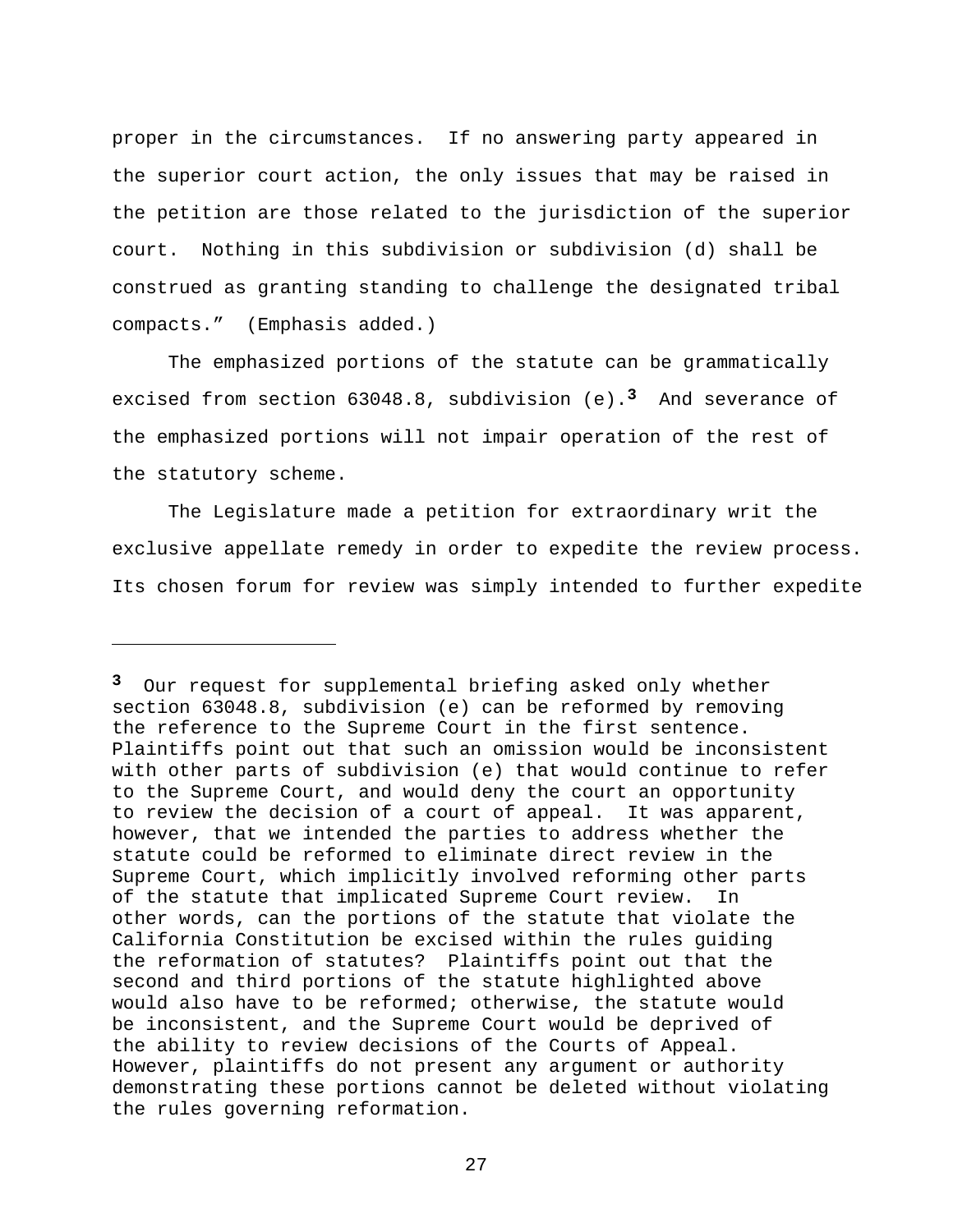the process by directing that the matter go directly to the Supreme Court rather than waiting for that court to determine whether to grant review following a decision by the Court of Appeal. Thus, we are confident that, if the Legislature had foreseen that direct writ review in the Supreme Court violated the Constitution, it nonetheless would have enacted the statute to provide that a petition for writ of review is the exclusive means of obtaining appellate review of a trial court judgment in a reverse validation action concerning contracts and the issuance of bonds authorized by the amended Indian gaming compacts. We reach this conclusion based on (1) the Legislature's declaration of urgent need to immediately implement the sale of the compact bonds (Stats. 2004, ch. 91 (Assem. Bill No. 687), §§ 1, 5); (2) its declaration that the article be liberally construed to effectuate its intent (§ 63048.9); and (3) the shortened statutes of limitation for review in the Superior Court and Court of Appeal that generally are applicable to reverse validation actions because of the important public policy of promptly settling all questions about the validity of the public agency's action. (Code Civ. Proc., §§ 860, 870; *McLeod v. Vista Unified School Dist*.*, supra*, 158 Cal.App.4th at p. 1166.)

Plaintiffs disagree that reformation is appropriate but their arguments, which we discuss in part III below, are not persuasive.

III

Plaintiffs do not contend that the constitutional powers of the courts are impaired by the designation of a petition for writ of review as the exclusive method of review. And plaintiffs appear to concede the Legislature intended to facilitate the sale of the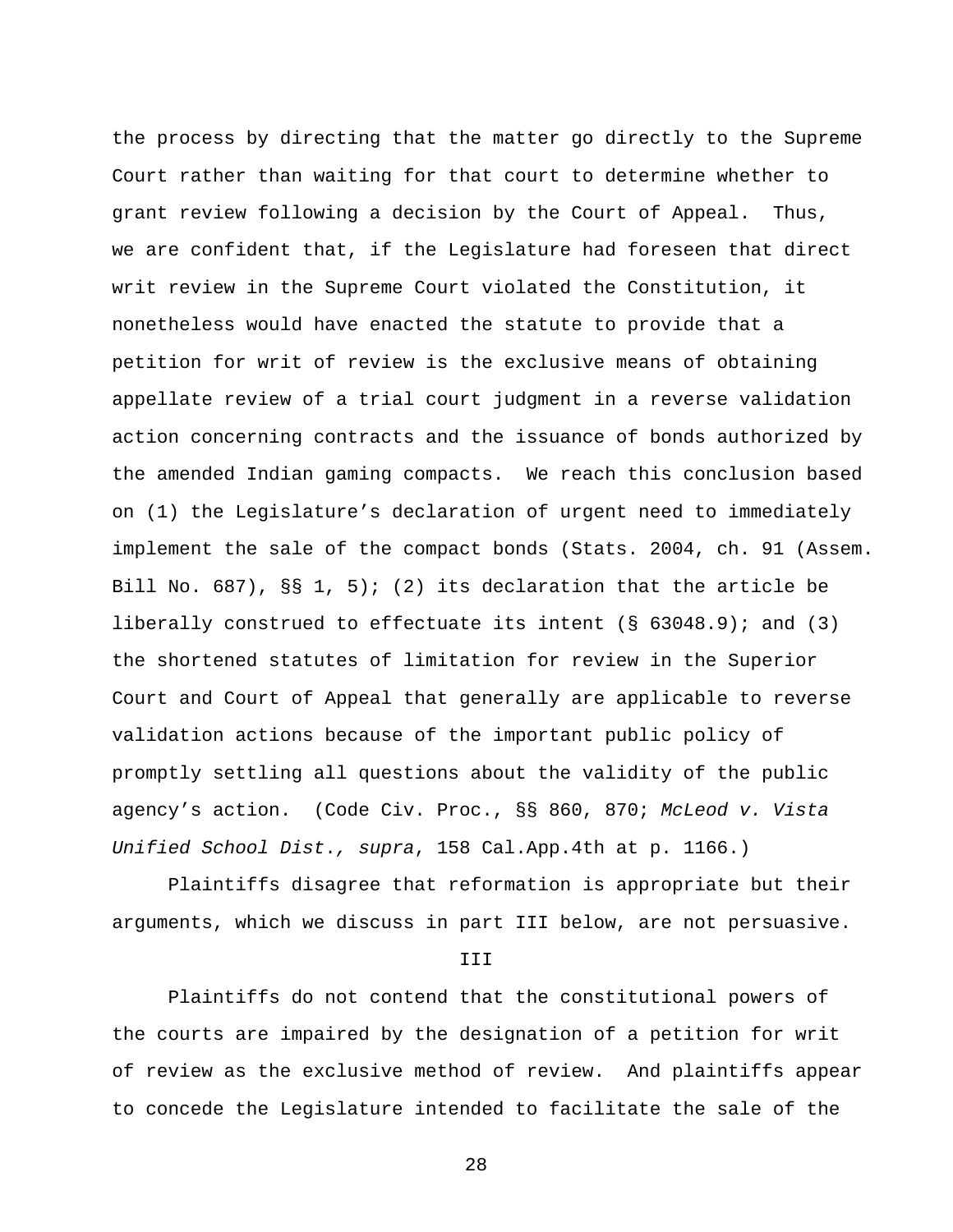compact bonds by expediting appellate review in validation actions challenging the compact bonds. However, they argue we should not reform section 63048.8, subdivision (e) because it would not effectuate the Legislature's intent to expedite review under the unique circumstances of this case. Plaintiffs state: "Instead of resulting in a final judgment (as a decision on [the] merits of the appeal would), a decision to reform that statute and dismiss the appeal would create a needless conflict with the decision invalidating the same statute and adjudicating the appeal in *Commerce Casino*. Supreme Court review would be necessary to resolve this jurisdictional issue, thus preventing any court from addressing the merits of this appeal for at least a year, and possibly more. Thus, reforming the statute would in all likelihood frustrate, rather than promote, the Legislature's goal of adjudicating challenges to the validity of the Compact Bonds expeditiously."

Plaintiffs' argument is not convincing. Our decision does not truly conflict with *California Commerce*, which decided that section 63048.8, subdivision (e) was unconstitutional because it impermissibly bypassed the Court of Appeal by mandating direct review in the Supreme Court. We agree with the analysis of *California Commerce* on this point. *California Commerce* did not address whether the statute could be reformed; thus, it is not authority for a proposition not considered by it. (*Gutierrez v. Employment Development Department* (1993) 14 Cal.App.4th 1791, 1797.) Even assuming there is a conflict and the California Supreme Court granted review, this does not mean reformation of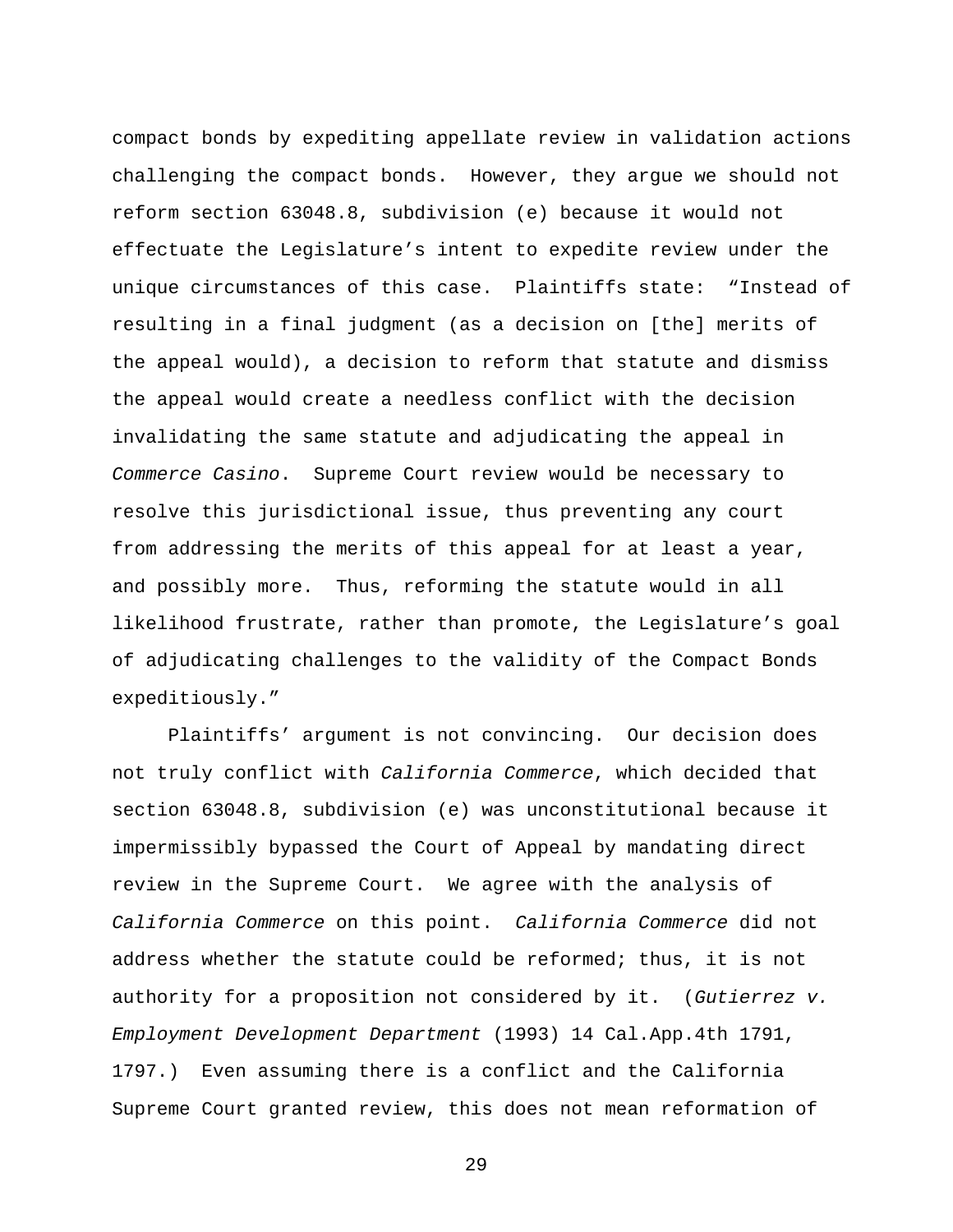the statute would not effectuate the Legislature's intent to expedite the appellate process.

In deciding whether the reformation of a statute conforms with the Legislature's intent, we must look to its intent at the time the statute was enacted, and determine whether reformation would generally effectuate this intent. Unless this is the only time section 63048.8, subdivision (e) will ever be applied, the fact that a resolution of the present case may be delayed by reforming the statute is irrelevant to this analysis. Plaintiffs present no analysis demonstrating that this will be the only time that section 63048.8, subdivision (e) will have any application and that no further challenges to the "securitization" process in article 6.5 will ever be forthcoming. In fact, section 63048.65 indicates future compacts may be entered, future compact assets sold to the special purpose trust, and further bonds issued.

Plaintiffs also argue that a reformation of section 63048.8, subdivision (e) "leads to an insoluble conundrum." Plaintiffs contend that (1) if the statute can be reformed as our request for supplemental briefing suggested, then a petition for writ of review was plaintiffs' only remedy to secure appellate review of the trial court's judgment, however (2) this court's summary denial of plaintiffs' petition for writ of review on the ground that the statute was unconstitutional, citing *Commerce Casino*, would prevent us from reaching a different conclusion in this appeal, thus (3) our summary denial of the prior writ petition precludes reformation of the statute. Indeed, according to plaintiffs, reformation of the statute would deny plaintiffs any meaningful review of their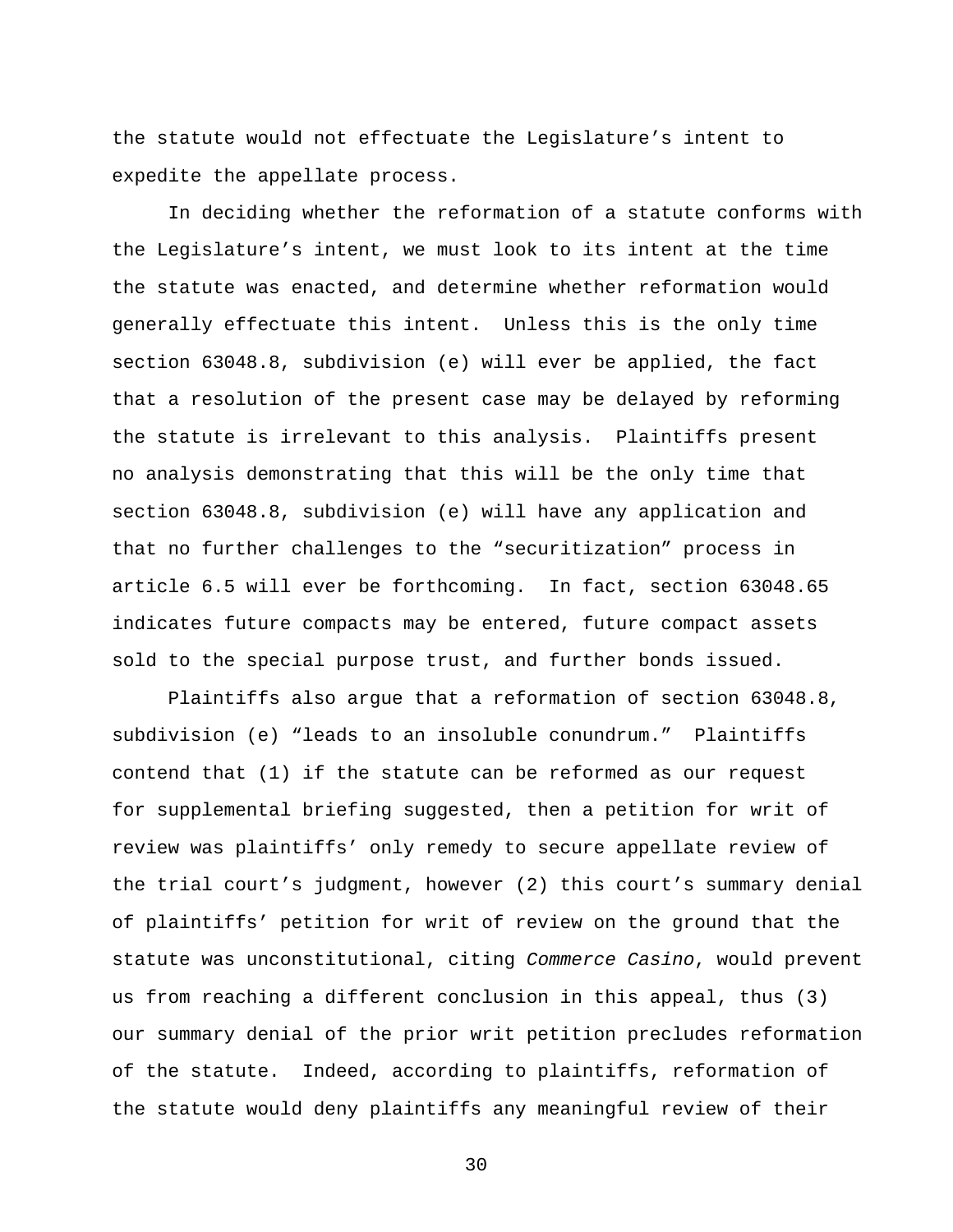claims; this is so because when their writ petition was denied, section 63048.8 was unconstitutional; consequently, this court necessarily concluded they had an adequate remedy on appeal and, thus, did not give their claims the plenary review to which they were entitled.

Their argument is premised upon an unwarranted assumption about the basis for this court's denial of their writ petition. They assume that, by citing to *Commerce Casino,* we indicated that we agreed with the opinion's holding concerning the extent of the unconstitutionality of section 63048.8, subdivision (e), and that we denied the writ on the ground plaintiffs had an adequate remedy on appeal. Not so. Our citation to *Commerce Casino* actually reflected that we denied the writ petition on the merits based on the analysis in *Commerce Casino*. Plaintiffs, who originally filed their petition for writ of review in the California Supreme Court, asked the court (1) to hold section 63048.8, subdivision (e) was unconstitutional and to transfer the petition to us to adjudicate their challenges on the merits; (2) to transfer the matter to us for a decision on the merits; or (3) to transfer the petition to us with directions to consolidate it with their appeal, at which time we could address whether we had jurisdiction to decide the appeal. When it transferred the petition for review to us, the Supreme Court did not direct us to consolidate the writ petition with the appeal. We reviewed the merits of plaintiffs' contentions in their writ petition and summarily denied the petition because we were persuaded by *Commerce Casino's* analysis on the merits.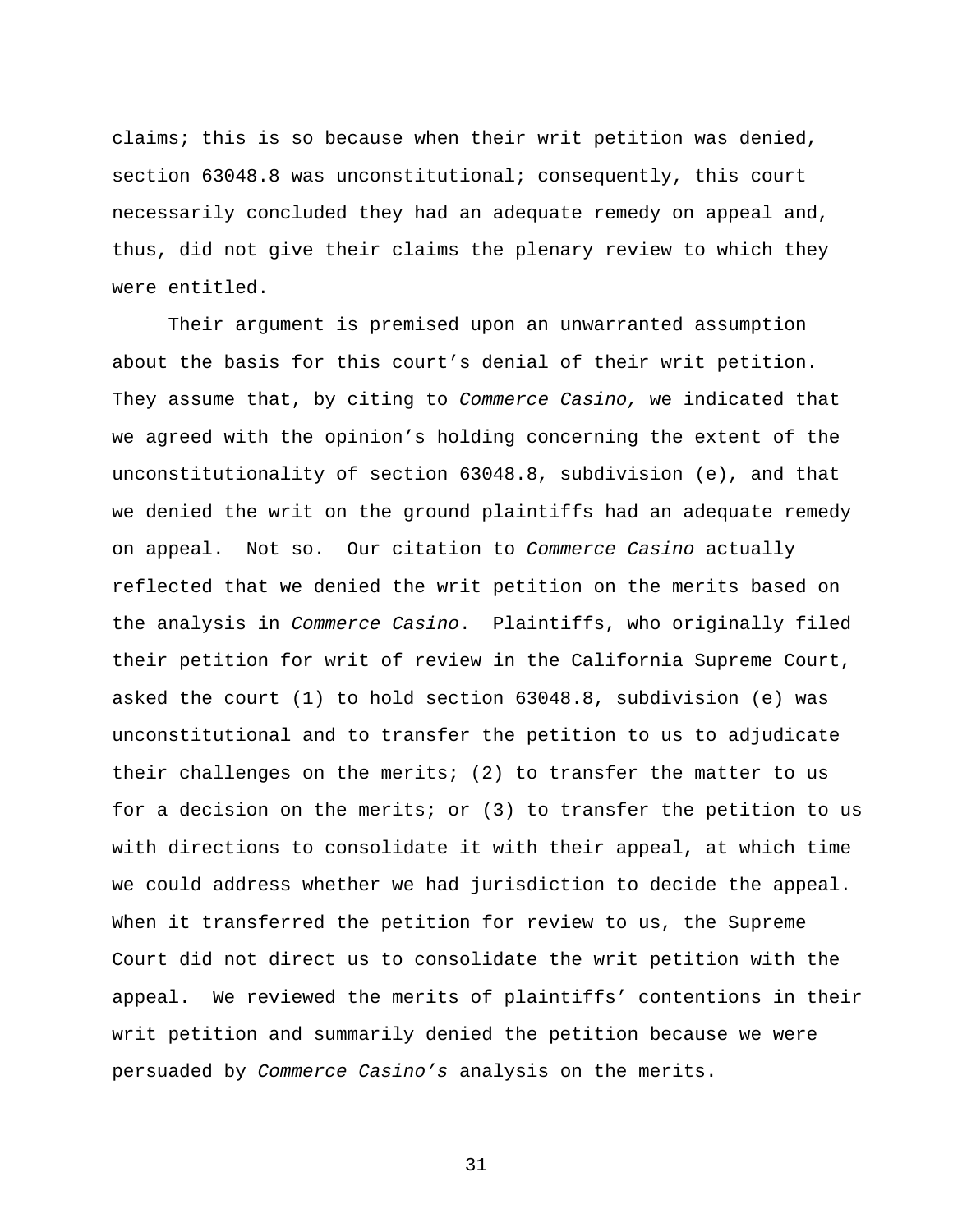Thus, to use plaintiffs' words, an "insoluble conundrum" exists, but it is not the one they suggest. If their complaint is construed as a reverse validation challenge to the bonds under section 63048.8, subdivision (d), then when we summarily denied their writ petition on the merits, they received the only appellate review to which they are entitled and we must dismiss the appeal. If their complaint is construed as a reverse validation action challenging the amended compacts under section 17700, then it is untimely for the reasons explained in *Commerce Casino* and we must affirm the trial court's judgment.

 As *Commerce Casino* explained, the amended compacts are "inextricably intertwined with the [S]tate's intended use of the income stream created by them and with the bonds to be issued at a later date. Therefore, the ability of the five tribes and the [S]tate to accomplish the statutory purpose of [AB] 687 'would be substantially impaired absent a prompt validating procedure as to such contract[s].' [Citation.]" (*Commerce Casino, supra,* 146 Cal.App.4th at p. 1430.) "[T]he application of the validation statutes is not contingent on whether the bonds are ultimately issued at the end of the process. The applicability of the validation statutes is determined at the beginning of the financing process when the contracts--in this case the amended compacts--required to implement that process are approved." (*Id*. at p. 1431.)

 The plaintiffs in *Commerce Casino* alleged that AB 687 was unconstitutional because it was improperly adopted as an urgency measure; it violated Proposition 58's prohibition on borrowing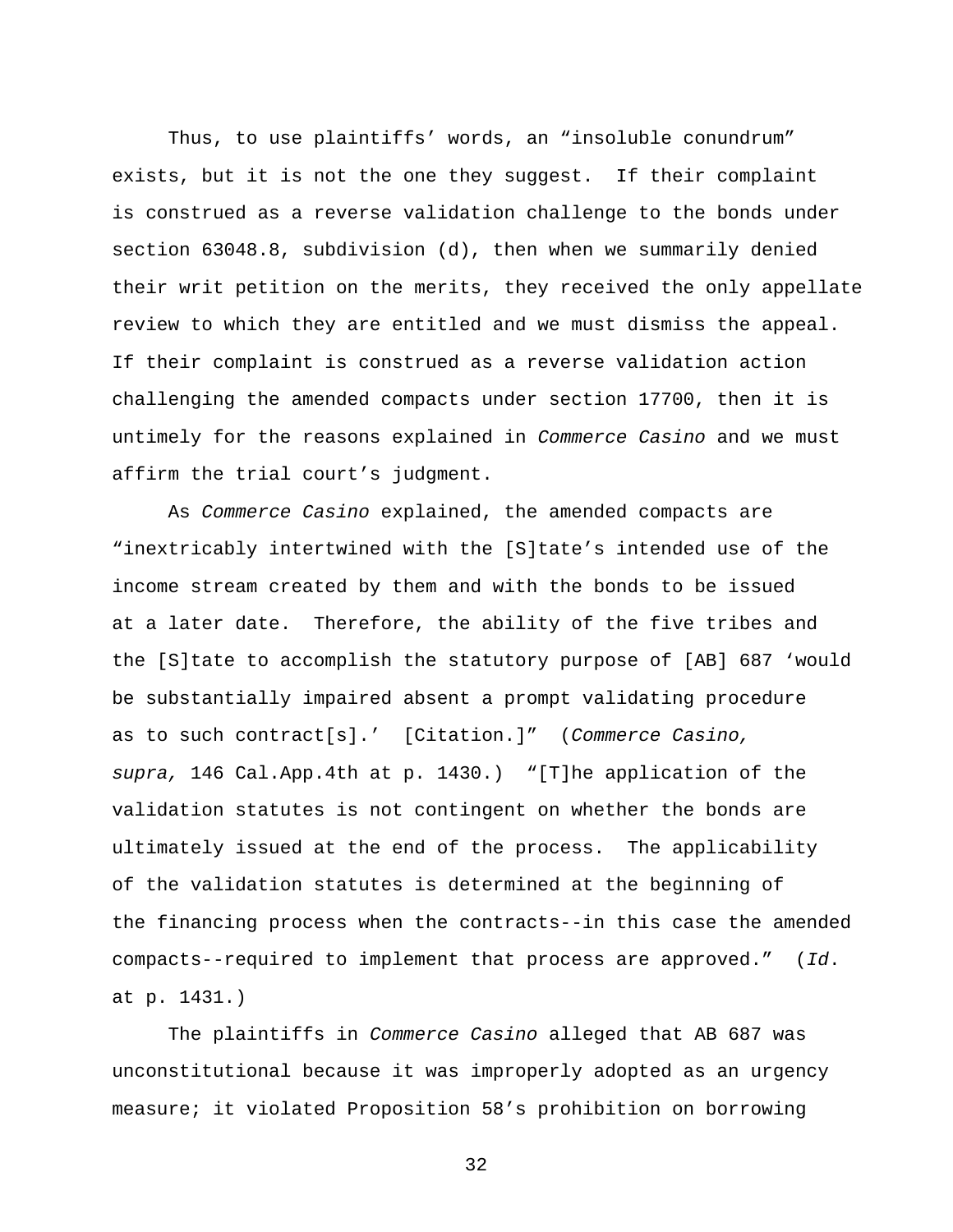to fund year-end budget deficits; and it contracted away the State's police power to regulate gaming. (*Commerce Casino, supra,* 146 Cal.App.4th at pp. 1414-1415, 1431-1433.) Although these theories were framed as a challenge to AB 687, all three of the theories were an implicit attack on the validity of the amended compacts, because invalidating AB 687 on constitutional grounds would also invalidate the amended compacts. (*Id*. at pp. 1431-1433.) Accordingly, *Commerce Casino* held the plaintiffs' constitutional challenges to AB 687 were also an attack on the validity of the amended compacts, which should have been brought within 60 days of the effective date of the amended compacts. (*Ibid*.)

Here, all of plaintiffs' causes of actions are virtually identical to the causes of action in *Commerce Casino,* i.e., the State's allegedly unconstitutional contracting away of its police power by limiting who may engage in class III gaming on tribal lands in conjunction with the issuance of the compact bonds; the alleged unconstitutionality of the Legislature's enactment of AB 687 as an emergency measure; and the alleged violation of Proposition 58 by designating that the bond income be used to fund transportation needs. Under the reasoning of *California Commerce*, plaintiffs' complaint is untimely because it was filed more than 60 days after the amended statutes became effective on July 1, 2004.

Plaintiffs' reclassification of their claims as challenges to the compact bonds and the compact bond contracts is a transparent attempt at avoiding this dilemma. But it is a distinction without a difference in light of the nature of their challenges. It does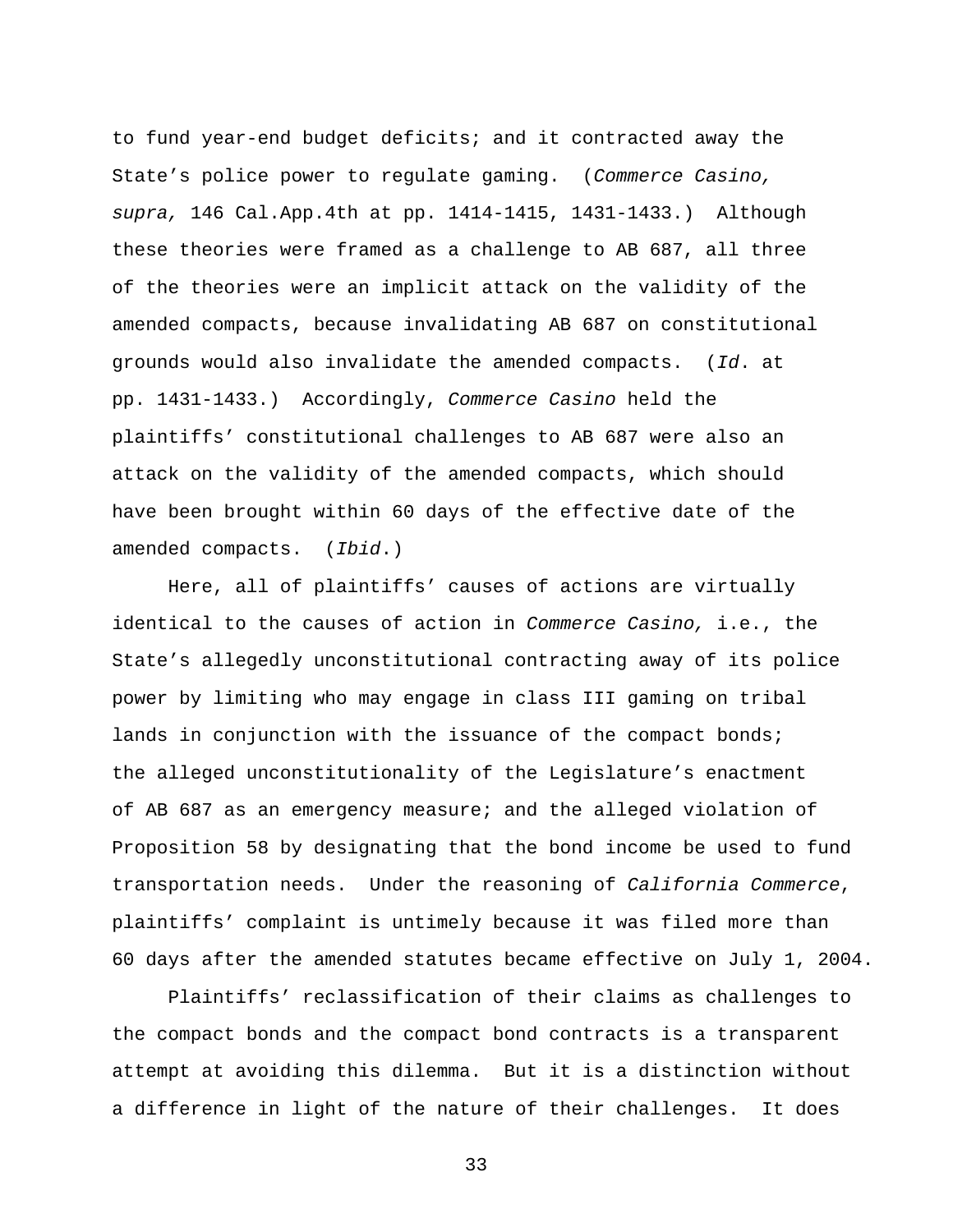not change the relevant date for determining when the statute of limitations began to run. Plaintiffs do not allege that the compact bonds are invalid because they are materially different than the bonds authorized by the amended compacts and AB 687, or that Golden State and/or I-Bank violated relevant laws pertaining to the issuance of bonds.**4** Such claims would not be measured from July 1, 2004, but from the date Golden State and I-Bank authorized the bonds and compact bond contracts. Rather, plaintiffs believe the compact bonds could not be issued as authorized by the amended compacts and AB 687 because AB 687 is unconstitutional for reasons specified in their complaint. However, the time to raise these concerns was within 60 days of the Legislature's ratification of the amended compacts.

The issuance of bonds and limitations on non-Indian gaming in the five tribes' core geographic markets, the intended use of the income stream, and the urgency of implementing the agreed-upon plan were all integral parts of the amended compacts and AB 687, even if issuance of the bonds was contingent on a determination by the Director of the Department of Finance that the bonds could be issued successfully. It was clear from the compacts that it was

i<br>Li

**<sup>4</sup>** Plaintiffs assert that some of the promises made to the bondholders are not identical to the promises made to the five tribes in the amended compacts. But plaintiffs do not provide any analysis showing these differences render their police power challenge to be materially different than the one raised in *California Commerce* such that their claims can be construed as challenges to the bonds rather than the State's agreement in the amended compacts to limit non-Indian gaming in the five tribes' core geographic markets if bonds were issued.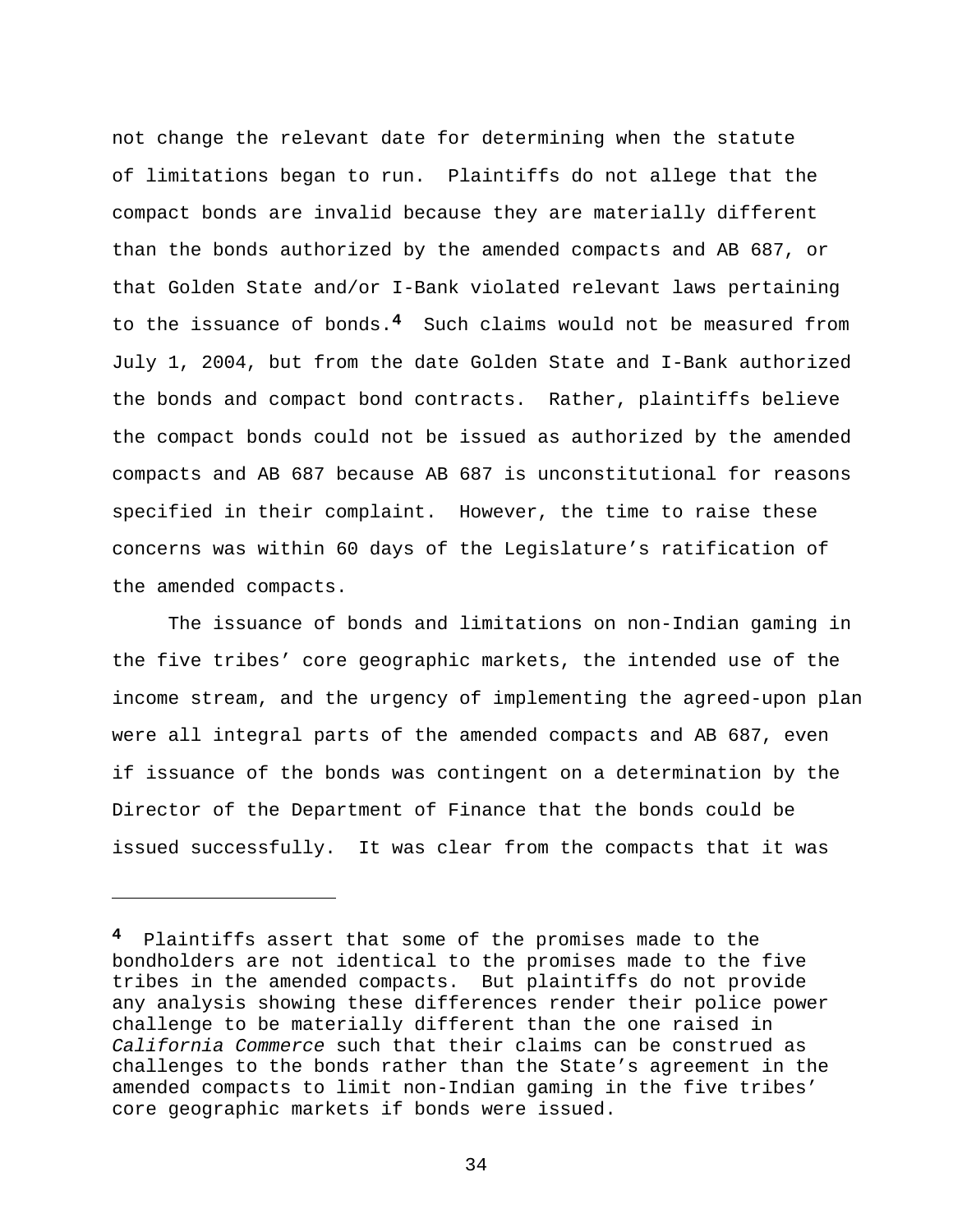"the State's intention to assign [the] tribes' revenue contributions . . . to a third party for purposes of securitizing the 18-year revenue stream in the form of bonds that can be issued to investors." (§ 4.3.3(a) of the amended compacts.) Plaintiffs should not have allowed matters to proceed and waited until the bonds were issued to raise their constitutional challenges to the State's alleged abdication of its police powers, the urgency nature of AB 687, and the intended use of the income stream derived from the bonds.

Plaintiffs' claim that the bonds are invalid because AB 687 is unconstitutional would result in the indirect invalidation of the amended compacts. The limitation on who may participate in class III gaming within the five tribes' core geographic market (the true bone of contention for plaintiffs) is contained in both the amended compacts and the compact bonds and compact bond contracts. Plaintiffs' police power, urgency legislation, and fund distribution challenges are designed to prevent this limitation from being enforced. The amended compact parties' contractual understanding regarding the bonds could never be effectuated despite the absence of a timely reverse validation challenge to the amended compacts. Thus, it would indirectly invalidate the promise in the amended compacts and impermissibly allow seriatim challenges to a unified method of financing, which in turn would defeat the validating procedure's purpose of promptly settling all questions about the validity of a public entity's action.

Relying on *Zabatian v. Medical Board* (2000) 80 Cal.App.4th 462 (hereafter *Zabatian*), plaintiffs argue that if we reform the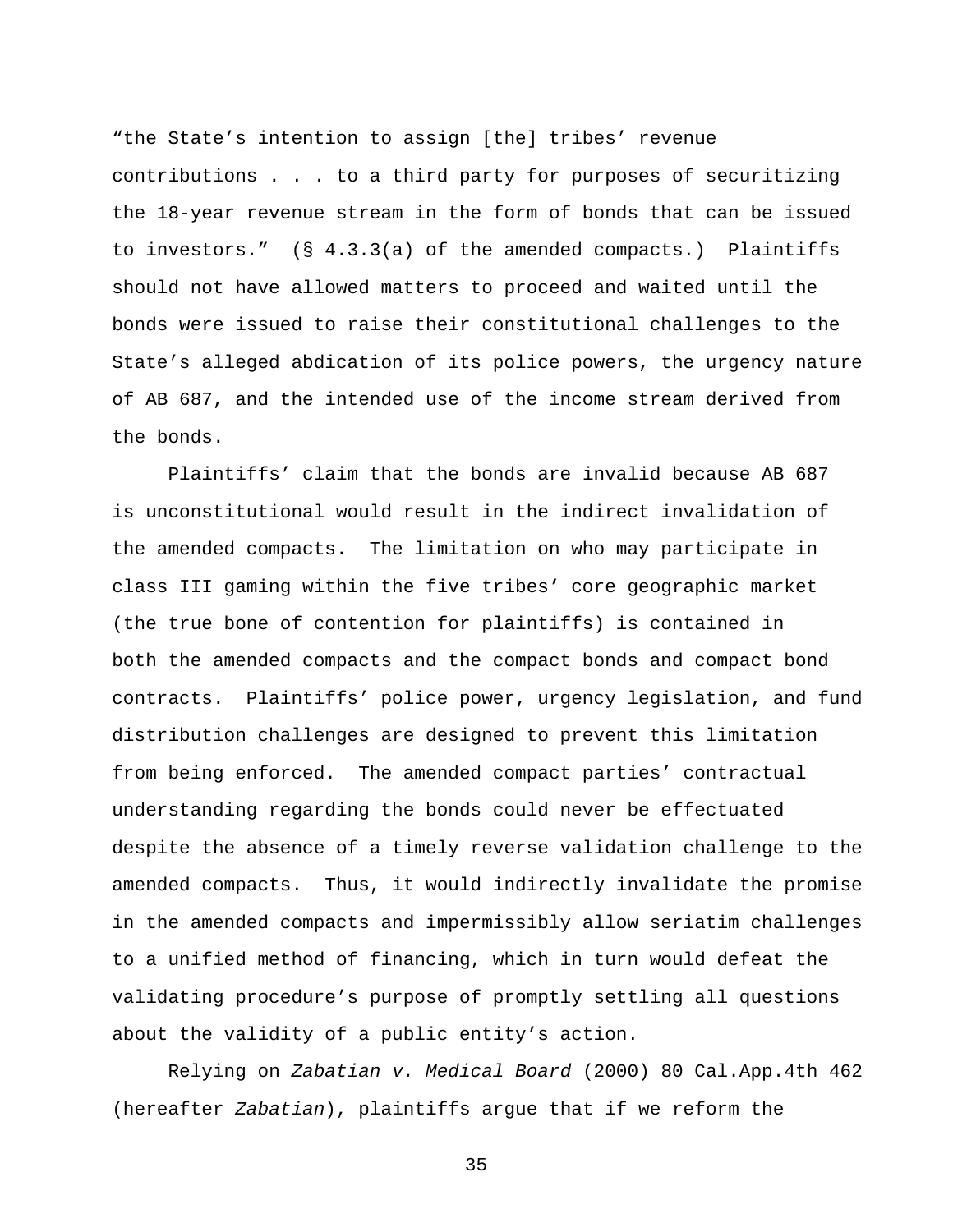statute, we should treat their appeal as a petition for writ of review because, at the time they filed their appeal, *Commerce Casino* had determined section 63048.8, subdivision (e) was unconstitutional.

*Zabatian* involved a statute limiting the method of appellate review to a petition for extraordinary writ, which was declared unconstitutional by a Court of Appeal. Thus, the appellants in that case filed an appeal rather than a writ petition. Thereafter, the California Supreme Court declared the statute constitutional, which ruled out appeal as the appropriate method of review. *Zabatian* treated the appeal as a writ petition. (*Zabatian, supra,*  80 Cal.App.4th at pp. 465-466.)

Plaintiffs' contention would be more persuasive if they had not filed a petition for writ of review because they relied on *Commerce Casino's* holding that section 63048.8, subdivision (e) was unconstitutional. But plaintiffs did file a writ petition in the California Supreme Court, demonstrating they recognized *Commerce Casino* might be wrong. As discussed previously, plaintiffs asked the Supreme Court (1) to hold that section 63048.8, subdivision (e) was unconstitutional and to transfer the petition to this court to adjudicate their challenges on the merits; (2) to transfer the matter to us for a decision on the merits; or (3) to transfer the petition to us with directions to consolidate it with plaintiffs' appeal, at which time we could address the constitutionality of the statute. However, the Supreme Court transferred the petition for review without addressing the statute's constitutionality or otherwise limiting our scope of review.